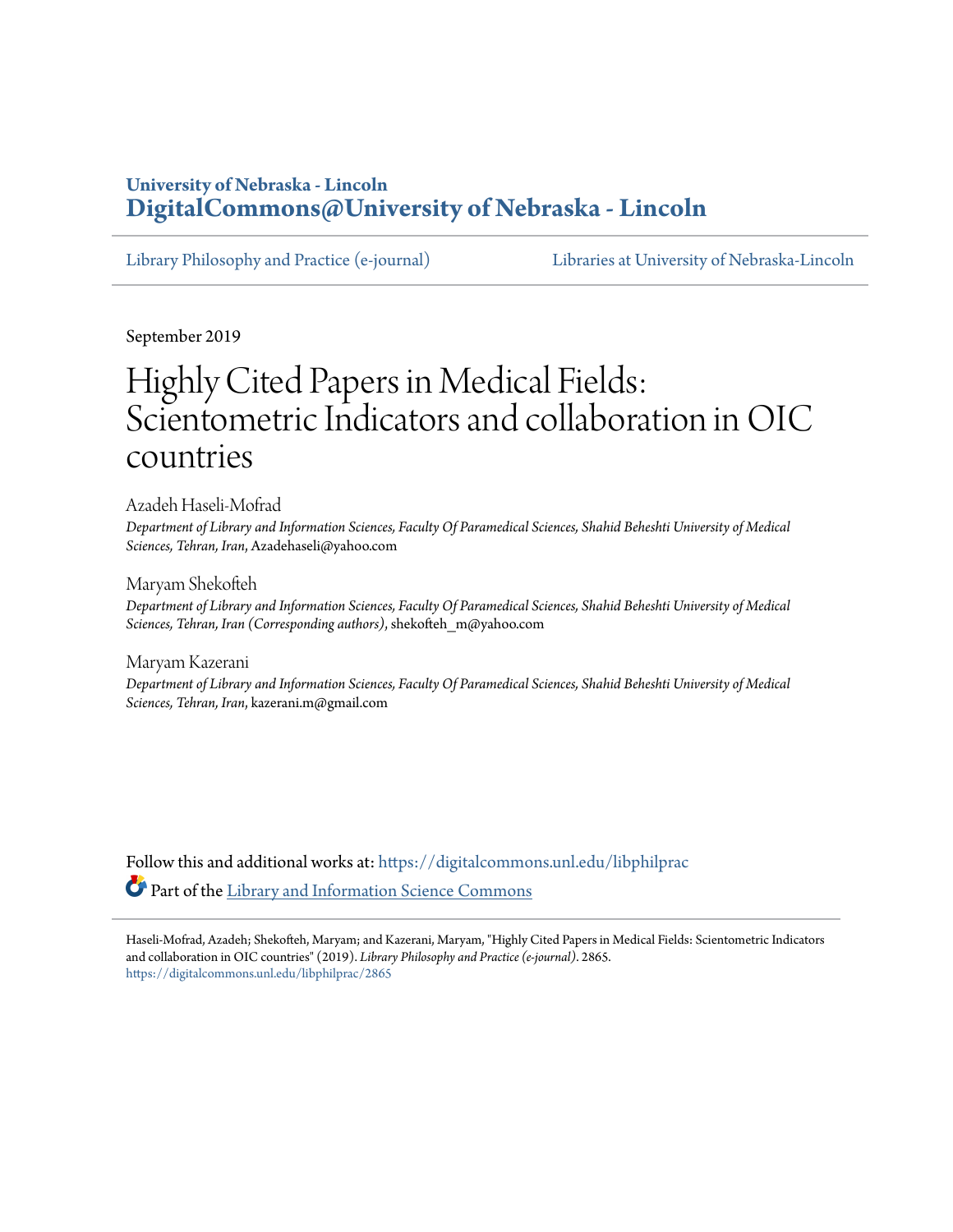### **Highly Cited Papers in Medical Fields: Scientometric Indicators and collaboration in OIC countries**

#### **Azade Haseli-Mofrad <sup>1</sup> , Maryam shekofteh 1, \* and Maryam kazerani <sup>1</sup>**

- 1 Department of Medical Library and Information Sciences, Faculty of Paramedical Sciences, Shahid Beheshti University of Medical Sciences, Tehran,Iran
- **\*** Corresponding author: shekofteh\_m@yahoo.com

**Abstract**: *Some OIC countries have been growing rapidly in terms of international scientific publication.The purpose of this study was to determine the number of highly cited papers, the scholarly impact, H-index, Y-index, and the status of scientific collaboration among Islamic countries in medical fields. The research population included the highly cited papers in medical subject fields of all Islamic countries based on ESI. The Islamic world accounts for 1,338 (2.58%) of the world's highly cited papers in medical fields, showing a rising trend from 2007–2017. Turkey, Saudi Arabia, and Iran rank first to third, respectively, in terms of the number of highly cited papers and the H-index. Turkey, Saudi Arabia, and Pakistan rank in the top three in terms of citation. Iran has published the largest number of papers by the first author and corresponding author, while Turkey and Saudi Arabia rank second and third, respectively. Collaboration among Islamic countries is low. Most of the highly cited papers from Islamic countries are a result of international collaboration with other countries. The impact of scientific papers from Islamic countries is very low. In order To increase the effectiveness of the papers, planning and policymaking in these countries should be reviewed.*

**Keywords:** Highly cited papers; Islamic countries; scientific collaboration; scientometrics

#### 1**. Introduction**

In the world today, the advancement and development of countries are based on science and knowledge [1] . The determination of scientific status and the basis for the comprehensive development of the various countries depends on the extent of their knowledge products and research as well as their global functional findings. It can be said with certainty that there is a direct relationship between research and technology, and the rate of advancement and development in these countries[2–4] . With 57 countries, the Islamic world holds about a quarter of the world's population and 70 percent of the world's oil and gas energy. Some of these countries have undertaken different plans in recent decades to increase their scientific presence worldwide and have been growing rapidly in terms of international scientific publication. For example, in recent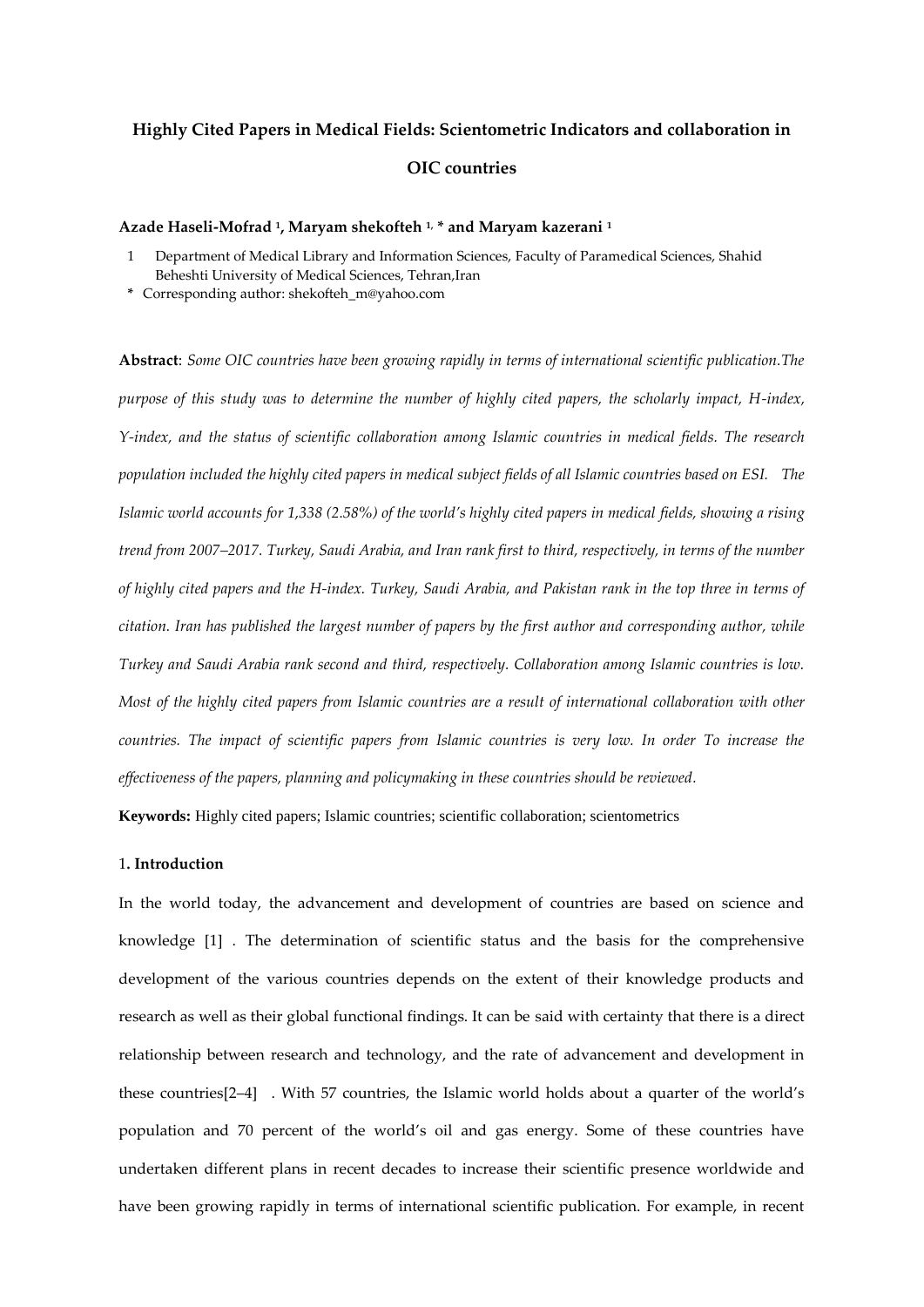years, Turkey, Saudi Arabia, and Iran have been paying much attention to research output and have succeeded in increasing the number of their scientific publications (5) .

However, Schopper (2006) pointed out that in comparison to other countries, Islamic countries should take great steps to develop their science and technology; otherwise, they will be a risk of their lag from the global economy [6] . If a country desires to play a more effective role in the modern world, it should compete with other countries in terms of science and technology, and in this regard planning is not possible without the knowledge of the current state of scientific products of these countries[7,8] . Sustainable development in these countries, policymaking, and planning require the study of the status of scientific publications in these countries. Scientometric indicators can be used for this purpose [9,10].

In simple terms, scientometrics is the knowledge of measuring science, which includes all quantitative and qualitative methods related to the production and dissemination of knowledge and technology and, by analyzing these aspects, it contributes to a proper understanding of scientific research [11,12]. The Essential Science Indicators (ESI), a subset of the Web of Science (WOS), is a unique set and an analytical and research tool widely used by scientometric indicators for scientific evaluations of institutions and researchers. It also has high accuracy. After calculating the number of WOS citations in each research field, if the institute or scientist belongs to the top one percent of institutions and scientists, and the journal or country is one of the top journals and countries, it will be recorded in this database. In other words, highly cited papers in this database are among the top one percent of international publications.

The choice of authors, journals, or institutions to be recorded in the database of ESI is based on the number of citations over 10 years. The lack of the name of a scientist, institution, or journal in this database means that it did not meet the threshold for its presence in the ESI. Twenty-two research fields are determined in ESI. By searching each of these, we can have access to its set of highly cited papers.

The medical fields are of particular importance in promoting health, preventing and treating diseases. Many of these cases are represented in scientific papers. Therefore, the study of the scientific publications of these fields and this evaluation is of particular importance. The present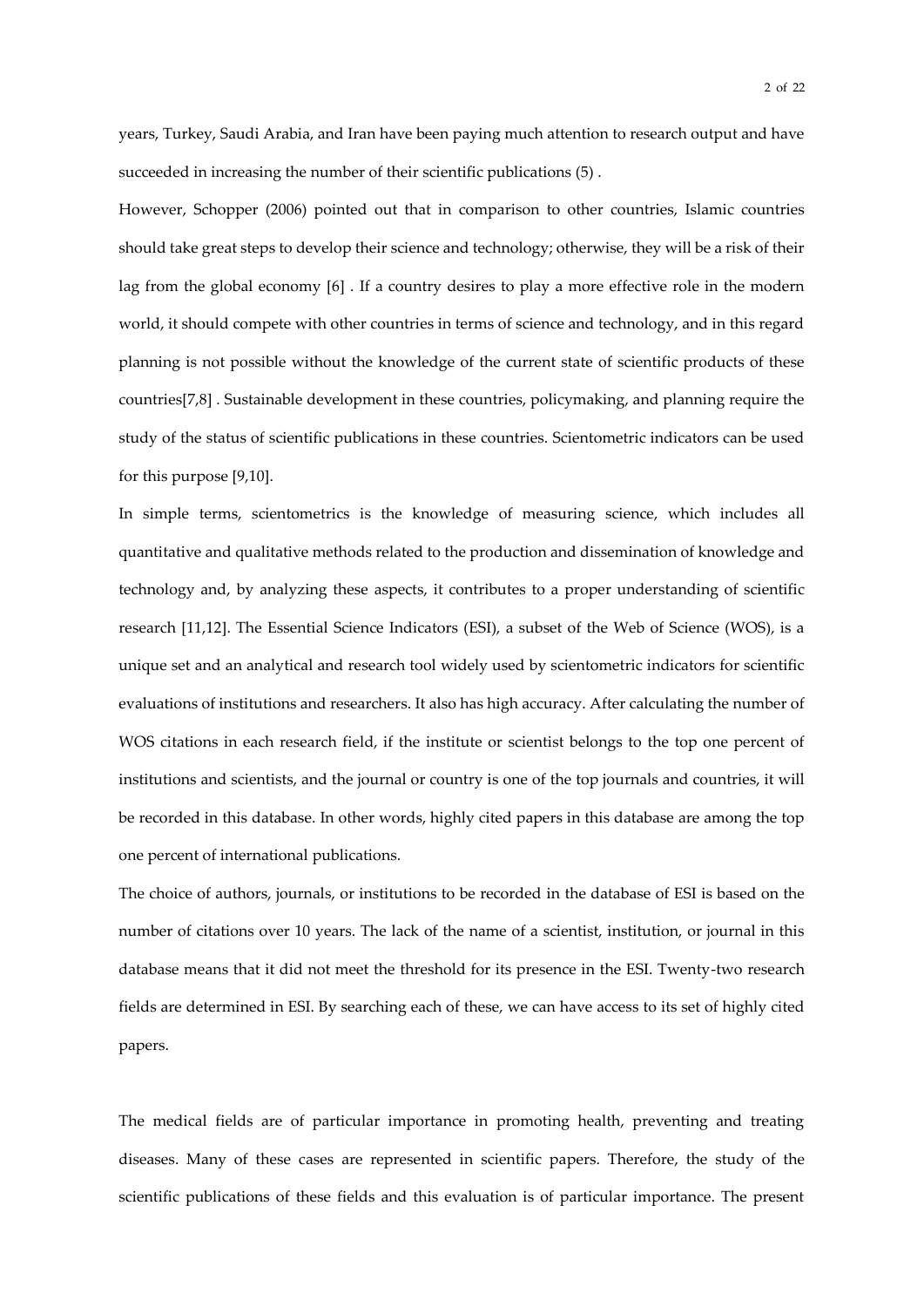study intended to evaluate the scientific publications from Islamic countries in medical fields by simultaneously studying quantitative and qualitative scientometric indicators to provide the necessary data for the policymaking and planning of Islamic countries to achieve a desirable scientific position globally.

The scientometric indicators discussed in the present study were as follows:

Number of papers: This index measures the productivity of researchers or research groups widely used in evaluations [13–15].

Number of citations: This index is, in fact, a step beyond the number of papers and is used to measure the impact of papers, journals, and researchers on scientific communities. A large number of citations is an indicator of a prominent paper [13–16].

Average citation per paper: It is used to evaluate the quality and influence of scientific products. It allows a comparison of organizations and researchers with different research backgrounds and is obtained by dividing the number of citations by the number of papers [12].

H-index: This index is obtained from the combination of publications and citation data. The scientist, organization, or country index is H if its H papers have at least H citation. The H-index has a lot of advantages, including combination of both quantity (number of papers) and quality (impact or citations) and easy to calculate and understand[15] .

Y-index: It is used to study the authors' performance in scientific research. Given the central role of the first author and the corresponding author in scientific research and immorality in research, the Y-index is proposed for this purpose[17,18] .

The following formula is used to calculate a country's Y-index:

$$
j = FP + RP.
$$
 (1)  

$$
h = \tan^{-1}\left(\frac{RP}{FP}\right).
$$
 (2)

FP depicts the number of papers in which the first author is from the given country, and RP is the number of papers in which the corresponding author is from the given country.

The parameter j shows only the number of products based on the important positions of the authors, which is calculated on the basis of the number of papers by the first author and the corresponding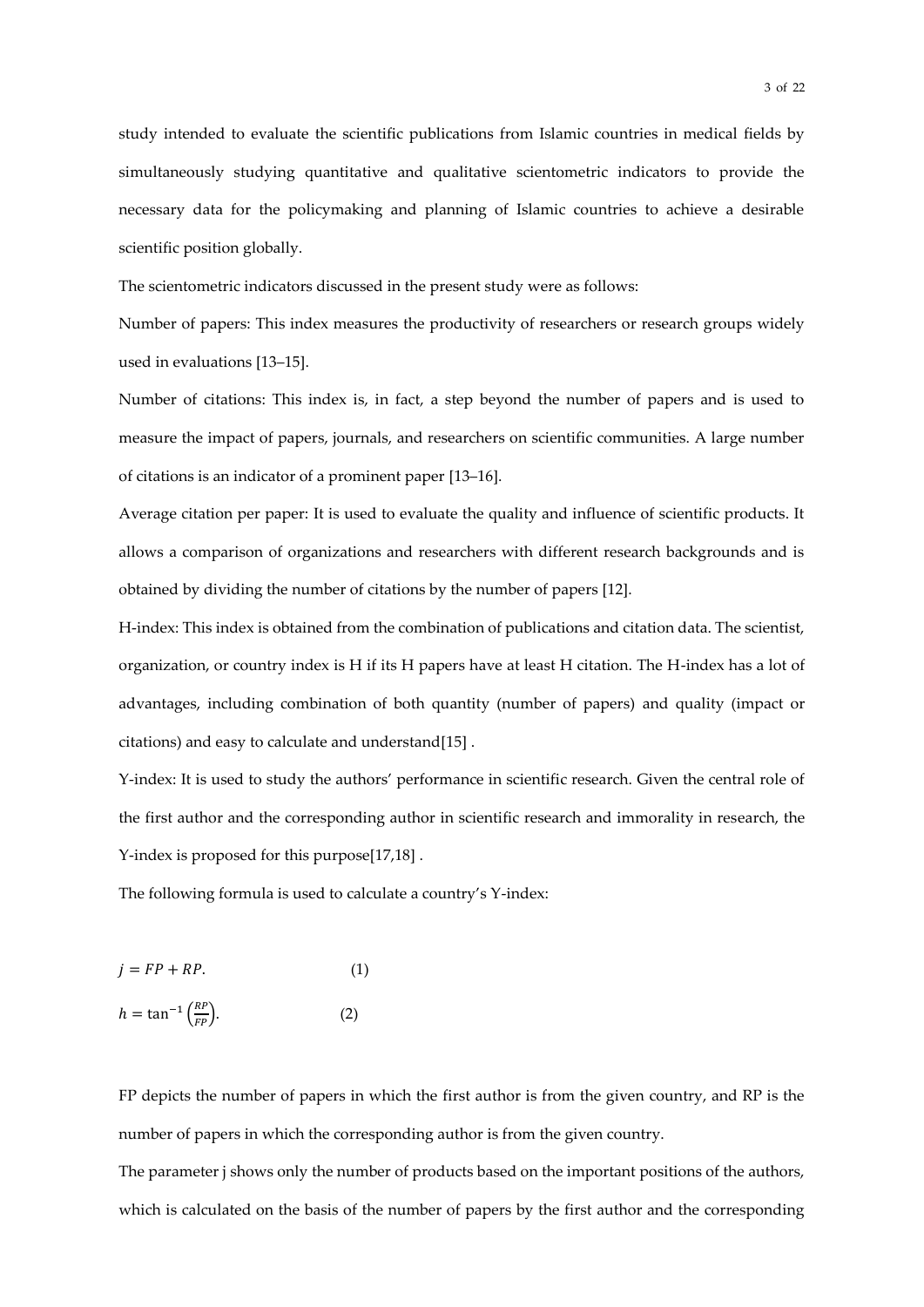author in accordance with formula 1. A larger j in the studied unit (a country, university, educational institution, etc.) indicates that the authors of that university have produced more papers as the first or the corresponding author. The parameter h shows the distribution of the number of products by the first author and the corresponding author. When the number of products by the first author and the corresponding author is the same, the Y-index is at 45 degrees (h=0.7854). When h<0.7854, most of the products are shown to be related to the corresponding author, and if H>0.7854, most of the products are related to the first author. When h=0, j is equal to the first author's publications, and if  $H=\infty$ , j is the number of the corresponding author's products[19].

Scientific collaboration: By studying each paper and extracting the names of countries from the affiliation of authors, the degree of scientific collaboration of Islamic countries—both among each other and with other countries— is determined.

#### **2. Materials and Methods**

This research was conducted using scientometric approach. The research population included the highly cited papers of all Islamic countries indexed in the ESI in medical fields. The data were collected in October 2017. The collected data covers a ten-year and eight-month period from January 1, 2007 to February 28, 2017.

The research fields were selected based on the adaptation of 22 subject fields of the ESI with NLM classification. The research fields mentioned in the NLM classification were considered as the research fields in the present study. These fields included clinical medicine, pharmacology and toxicology, neuroscience and behavior, molecular biology and genetics, immunology, microbiology, psychiatry/psychology, and biology and biochemistry. The names of the Islamic countries were extracted from the website of the Organization of the Islamic Conference (OIC).

To search for the medical highly cited papers from these countries, we used the ESI. At first, we search and select the subject fields; then we filter the name of each Islamic country from the countries list in the "Add Filters" section, and the "Highly Cited Papers" option as follow: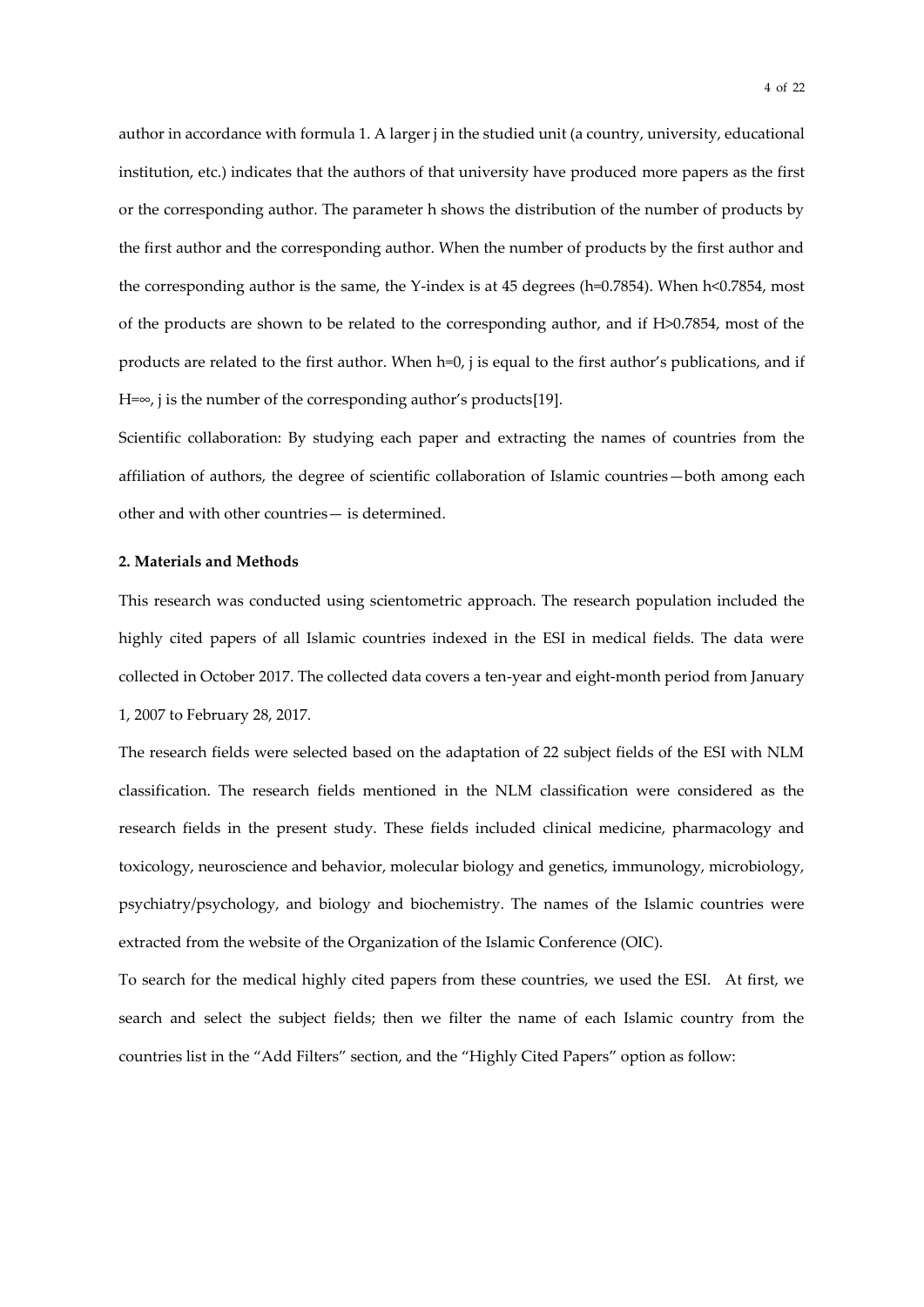| <b>Results List</b>                                       |
|-----------------------------------------------------------|
| <b>Research Fields</b>                                    |
| <b>Filter Results By @</b>                                |
| Changing the filter field removes all<br>current filters. |
| Add Filter »                                              |
| $*$ IRAN                                                  |
| <b>Include Results For</b>                                |
| <b>Highly Cited Papers</b>                                |
|                                                           |
| Clear<br><b>Save Criteria</b>                             |

The retrieved records saved in Excel. The authors' organizational affiliation, the affiliation of the first and corresponding authors, the subject area of the paper, and the numbers of citations per paper were extracted from the retrieved records. Data were analyzed using SPSS, and descriptive statistics results were recorded in tables and figures. To calculate the total number of papers from Islamic countries in the different fields, the repeated papers among the different countries were removed, and each paper was calculated only once.

Given that in each of the two subject fields of biology and biochemistry, and psychiatry/psychology, only a part of the biochemistry and psychiatry is related to medicine and science and is classified in NLM classification. We first referred to JCR to distinguish these fields, and by adapting the research area of the journals that published the highly cited papers in the mentioned fields, the biochemistry and psychiatry papers were separated from biology and psychology respectively. In the cases in which a journal was divided into both research areas, the title of the paper was reviewed and its subject area was determined with the opinion of the subject specialist. Finally, the exact number of highly cited papers in the two fields of biochemistry and psychiatry was extracted.

#### **3. Results**

The total number of Islamic countries that are members of the OIC was 57. A search of the ESI revealed that 30 Islamic countries (52.6%) have highly cited papers in the ESI medical fields. The status of the highly cited papers from the Islamic countries in the different medical fields has been reported in Appendix 1.

The number of highly cited papers from the Islamic countries in the medical fields reached 234 in 2016 from 50 in 2007 (Fig. 1). Also, the findings showed that the total number of highly cited papers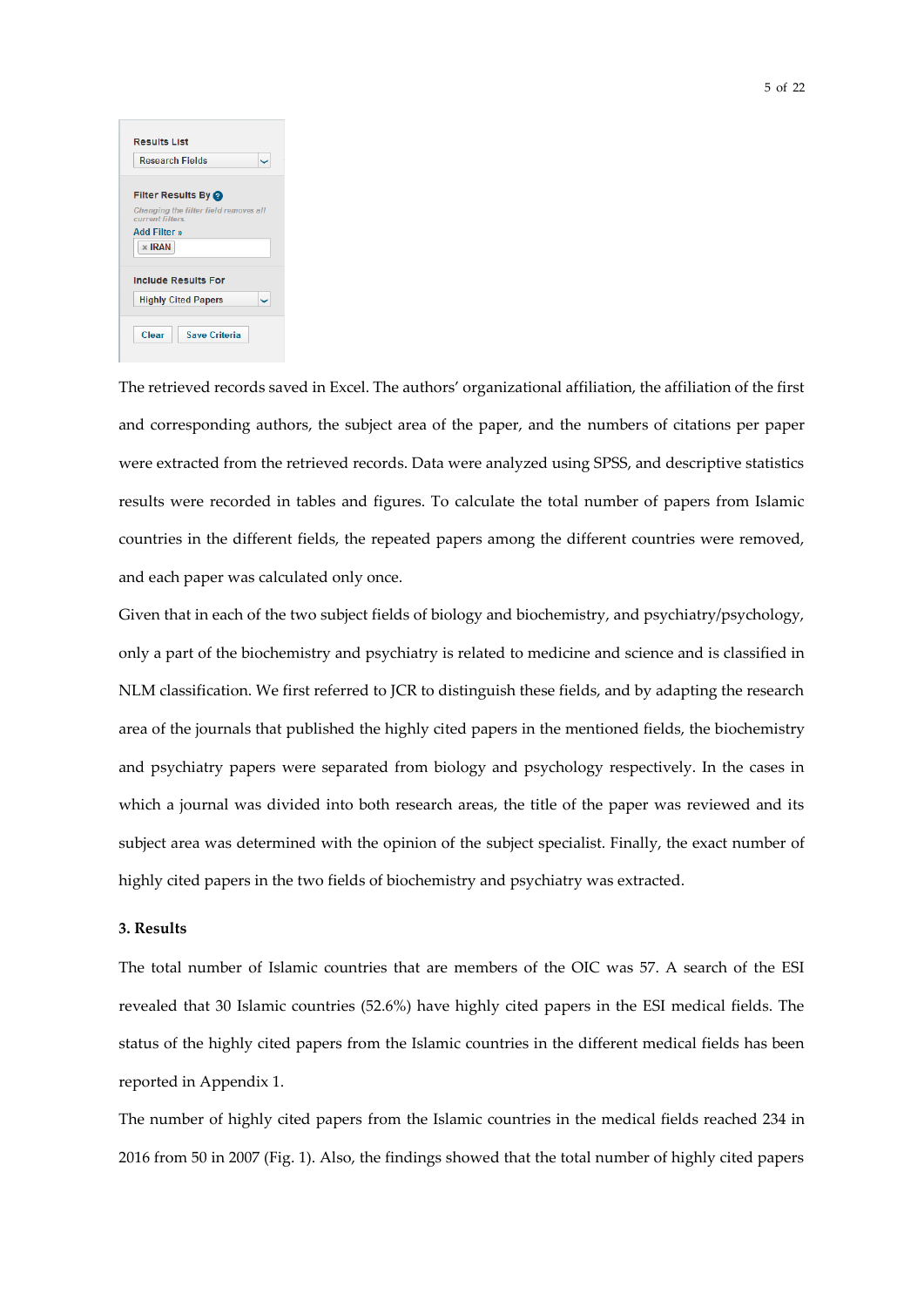worldwide in the medical field was 51,830, of which Islamic countries, with 1,338 highly cited papers, had a share of 2.58%.



Fig. 1 - The trend of the number of highly cited papers in the medical field during 2007–2016

Table 1 shows that in terms of the number of papers and received citations, the field of clinical medicine and, in terms of average citation, the field of molecular biology and genetics has the best status. Also, a comparison of the number of highly cited papers in each field compared to the total number of highly cited papers indicated that the fields of pharmacology and toxicology, and biochemistry have the highest and lowest percentage of papers from Islamic countries respectively.

Table 1- The frequency of highly cited papers, the number of citations, and the average number of citations per

paper from Islamic countries in the medical fields in ESI

| Research Field                 | <b>HCP</b> of Islamic counties | citations | citations /HCP |
|--------------------------------|--------------------------------|-----------|----------------|
| Clinical Medicine              | 744                            | 204.86    | 152422         |
| Molecular Biology and Genetics | 126                            | 400.35    | 50445          |
| Immunology                     | 110                            | 144.06    | 15847          |
| Microbiology                   | 55                             | 147.2     | 8096           |
| Neuroscience and Behavior      | 46                             | 133.45    | 6139           |
| Pharmacology and Toxicology    | 167                            | 90.75     | 15156          |
| Psychiatry                     | 30                             | 171.06    | 5132           |
| Biochemistry                   | 60                             | 128.05    | 7683           |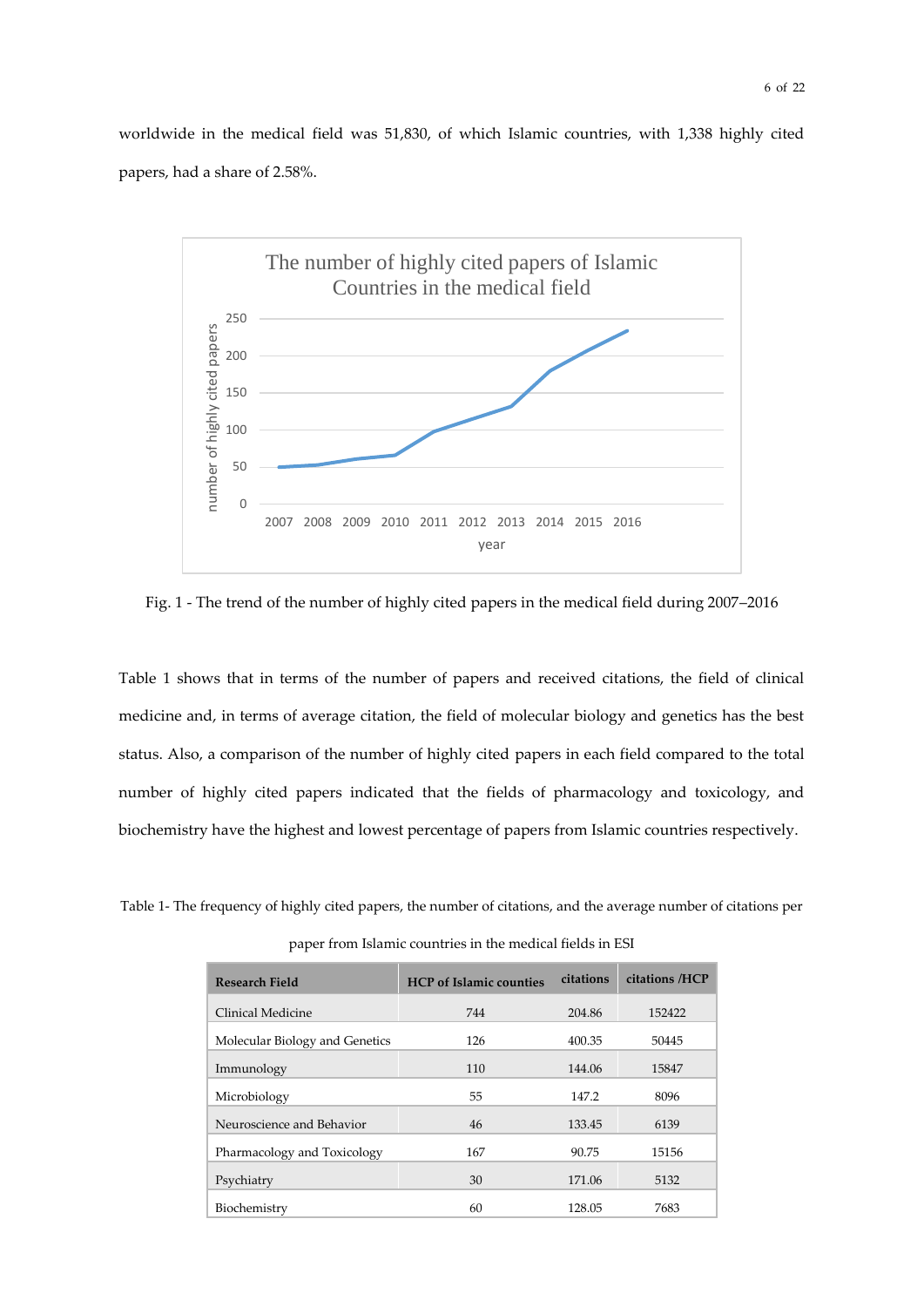| $ -$ |  | $\sim$ $\sim$ |  |
|------|--|---------------|--|
|      |  |               |  |

Fig. 2 also shows the share of Islamic countries' papers to the world's highly cited papers in various medical fields. According to this figure, the fields of pharmacology and toxicology, and immunology have a higher share among the world's highly cited papers.



Fig. 2- The global share of highly cited papers from Islamic countries in the medical fields

In the findings, Turkey, Saudi Arabia, and Iran were ranked first to third in terms of the number of papers, H-index and the HCP ratio of Islamic countries to HCP of all the countries. In terms of the number of citations received, Turkey, Saudi Arabia, and Pakistan, in terms of the average citation per paper, Sudan, Syria, and Mozambique, and in terms of the number of WOS papers, Turkey, Iran, and Egypt were the top ones. Also, a very small percentage of papers from Islamic countries in WOS was highly cited (Table 2).

Table 2- The number of papers, citations, and the H-index of Islamic countries in different medical fields

| Country      | <b>WOS</b> | <b>HCP</b> | <b>HCP/WOS</b> | of HCP<br>$\%$ | <b>Citations</b> | Citations/HCP | <b>H-INDEX</b> |
|--------------|------------|------------|----------------|----------------|------------------|---------------|----------------|
|              | (rank)     | (rank)     |                | to the all     | (rank)           | (rank)        | (rank)         |
|              |            |            |                | <b>HCPs</b>    |                  |               |                |
| Turkey       | 118253(1)  | 347(1)     | $0.29\%$       | 0.31%          | 70551(1)         | 203.32(17)    | 214(1)         |
| Saudi Arabia | 27558(4)   | 270(2)     | $0.97\%$       | $0.24 \%$      | 56082(2)         | 207.71(15)    | 195(2)         |
| Iran         | 62283(2)   | 174(3)     | $0.27\%$       | $0.15\%$       | 32105(4)         | 184.51(20)    | 178(3)         |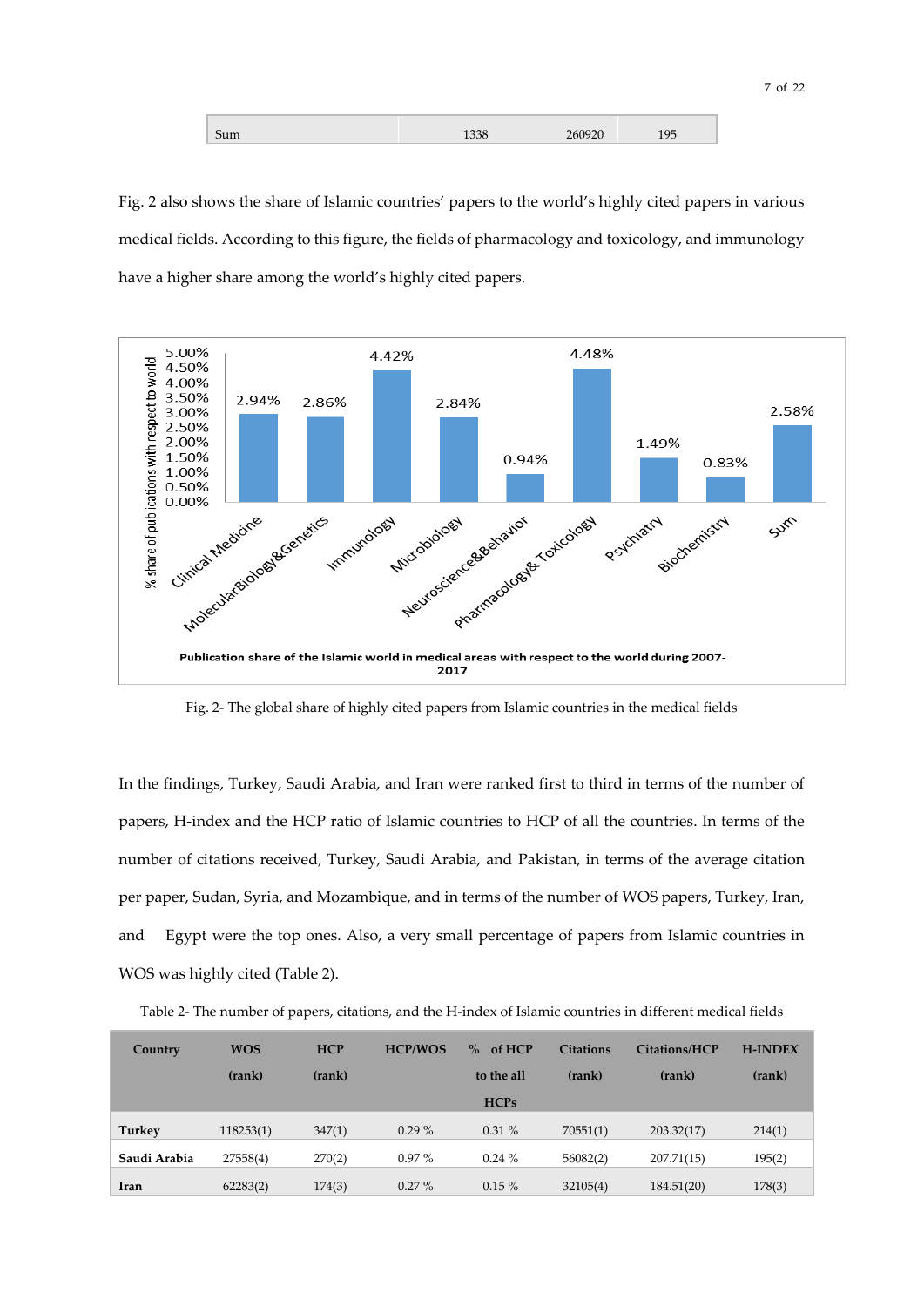| Pakistan            | 19315(6) | 160(4) | 0.82%  | 0.14%      | 43126(3)  | 269.53(11) | 143(5) |
|---------------------|----------|--------|--------|------------|-----------|------------|--------|
| Egypt               | 30669(3) | 143(5) | 0.46%  | $0.13\%$   | 20375(6)  | 142.48(27) | 121(6) |
| Malaysia            | 20331(5) | 133(6) | 0.65%  | $0.12 \%$  | 20388(5)  | 153.29(26) | 157(4) |
| <b>Bangladesh</b>   | 4217(11) | 88(7)  | 2.08 % | $0.08 \%$  | 17854(9)  | 202.88(18) | 74(10) |
| Uganda              | 4049(10) | 86(8)  | 2.12%  | 0.07%      | 24024(8)  | 279.34(9)  | 73(11) |
| Nigeria             | 10356(8) | 82(9)  | 0.79%  | $0.07\%$   | 25037(7)  | 305.32(7)  | 71(13) |
| Lebanon             | 5548(9)  | 80(10) | 1.44 % | 0.07%      | 17784(10) | 222.3(14)  | 77(9)  |
| Qatar               | 2981(16) | 66(11) | 2.21 % | $0.06~\%$  | 11388(13) | 172.54(22) | 72(12) |
| United Arab         | 3659(15) | 58(12) | 1.58 % | $0.05\%$   | 10757(14) | 185.46(19) | 78(8)  |
| <b>Emirates</b>     |          |        |        |            |           |            |        |
| Indonesia           | 4202(13) | 57(13) | 1.35 % | $0.05 \%$  | 17188(11) | 301.54(8)  | 90(7)  |
| Tunisia             | 10769(7) | 39(14) | 0.36 % | $0.03 \%$  | 10752(15) | 275.69(10) | 68(14) |
| Gambia              | 897(23)  | 37(15) | 4.12%  | $0.03 \%$  | 9667(16)  | 261.27(12) | 38(21) |
| Morocco             | 3739(12) | 36(16) | 0.96 % | $0.03\%$   | 5672(19)  | 157.55(24) | 74(10) |
| Jordan              | 4019(14) | 31(17) | 0.77%  | $0.02 \%$  | 9623(18)  | 310.41(6)  | 58(16) |
| Mozambique          | 725(26)  | 30(18) | 4.13%  | $0.02 \%$  | 13957(13) | 465.23(3)  | 38(21) |
| Cameroon            | 2234(18) | 30(18) | 1.34 % | $0.02 \%$  | 4814(20)  | 160.46(23) | 43(18) |
| Mali                | 787(25)  | 27(19) | 3.43 % | $0.02 \%$  | 3477(23)  | 128.77(28) | 46(17) |
| Kuwait              | 2764(17) | 22(20) | 0.79%  | $0.02 \%$  | 3426(24)  | 155.72(25) | 41(19) |
| Senegal             | 1404(19) | 22(20) | 1.56 % | $0.02 \%$  | 2253(26)  | 102.4(29)  | 33(23) |
| Oman                | 1260(20) | 18(21) | 1.42%  | 0.01%      | 4425(21)  | 245.83(13) | 40(20) |
| Iraq                | 867(24)  | 17(22) | 1.96%  | 0.01%      | 3528(22)  | 207.52(16) | 30(24) |
| Sudan               | 1207(21) | 13(23) | 1.07%  | $0.01 \%$  | 9830(17)  | 756.15(1)  | 38(21) |
| <b>Burkina Faso</b> | 713(27)  | 7(24)  | 0.98%  | 0.006 %    | 2443(25)  | 349(5)     | 21(27) |
| Gabon               | 348(28)  | 7(24)  | 2.01%  | 0.006%     | 610(29)   | 87.14(30)  | 36(22) |
| Algeria             | 966(22)  | 5(25)  | 0.51%  | 0.004%     | 2093(27)  | 418.6(4)   | 61(15) |
| Syria               | 128(30)  | 3(26)  | 2.34 % | $0.002 \%$ | 2055(28)  | 685(2)     | 27(26) |
| Benin               | 280(29)  | 2(27)  | 0.71%  | 0.001%     | 367(30)   | 183.5(21)  | 29(25) |

8 of 22

The findings of Table 3 show that in the medical fields, the highly cited papers are the result of international collaboration with non-Islamic countries. Most papers written by an author (5%) were in the field of biochemistry. The most national collaboration and collaboration among Islamic countries was in the field of pharmacology and toxicology. The most collaboration with non-Islamic countries (about 83%) was in the field of microbiology, and in total, the most international collaboration was in the field of molecular biology and genetics.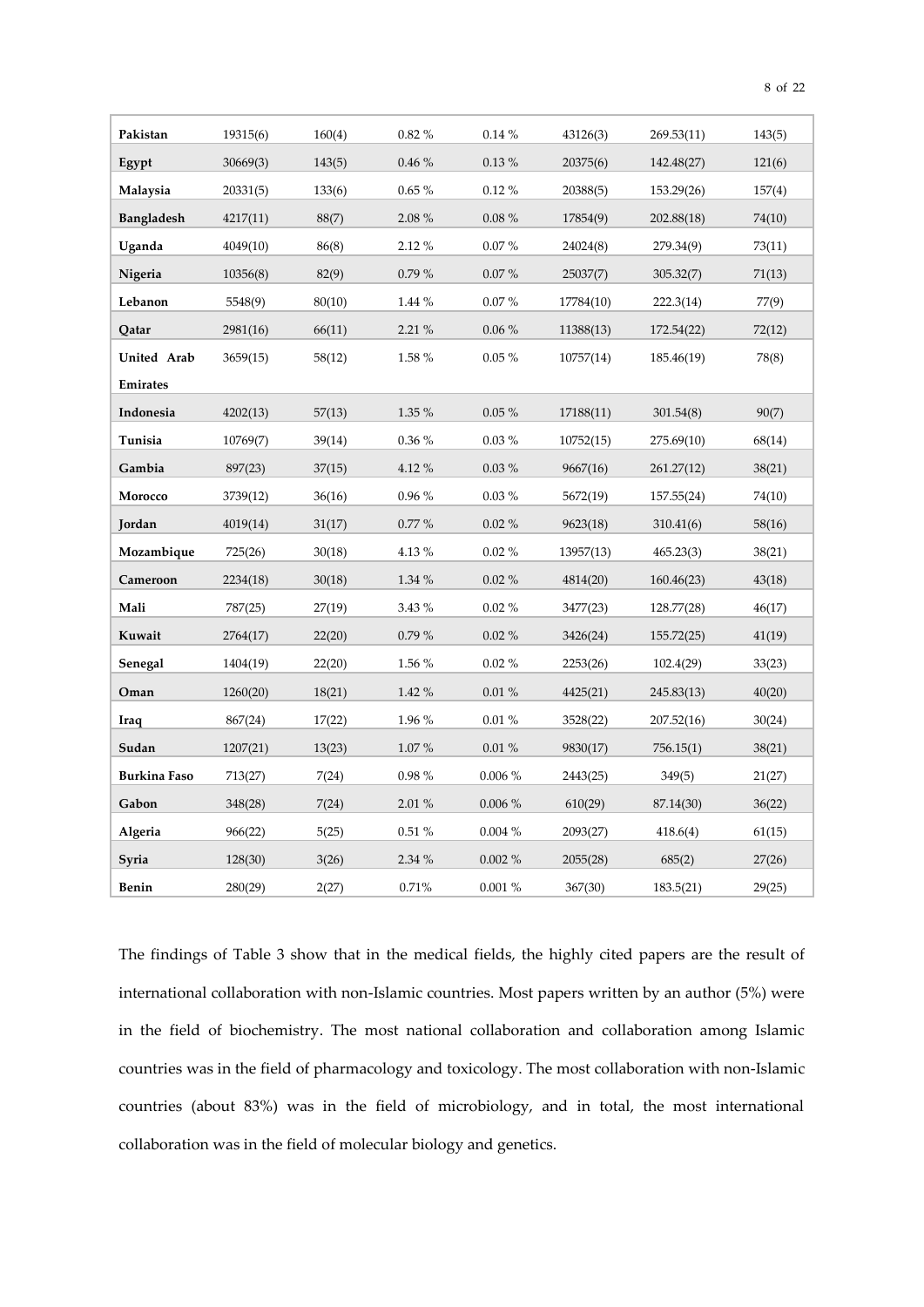## Table 3- The frequency of national and international collaboration and highly cited papers from Islamic countries in various medical fields

| <b>Research Field</b>           | National                  |                              | One                              |                                              |                    |                           |
|---------------------------------|---------------------------|------------------------------|----------------------------------|----------------------------------------------|--------------------|---------------------------|
|                                 | Collaboration<br>N(P)     | Islamic<br>Countries<br>N(P) | Non-Islamic<br>Countries<br>N(P) | Islamic &Non<br>Islamic<br>Countries<br>N(P) | Total I.C.<br>N(P) | Author<br>N(P)            |
| <b>Clinical Medicine</b>        | 25                        | $\ensuremath{\mathsf{3}}$    | 560                              | 151                                          | 714                | $\,$ 5 $\,$               |
|                                 | $(3.36\%)$                | $(0.4\%)$                    | (75.27%)                         | $(20.30\%)$                                  | (95.97%)           | $(0.67\%)$                |
| Molecular Biology &             | $\overline{4}$            | $\mathbf{0}$                 | $88\,$                           | $34\,$                                       | 122                | $\mathbf{0}$              |
| Genetic                         | $(3.18\%)$                | $(0\%)$                      | $(69.84\%)$                      | $(26.98\%)$                                  | $(96.83\%)$        | $(0\%)$                   |
| Immunology                      | $\mathbf{0}$              | $\mathbf{0}$                 | 66                               | 44                                           | 110                | $\overline{0}$            |
|                                 | $(0\%)$                   | $(0\%)$                      | $(60\%)$                         | $(40\%)$                                     | $(100\%)$          | $(0\%)$                   |
| Microbiology                    | $\ensuremath{\mathsf{3}}$ | $\mathbf{0}$                 | $46\,$                           | $\boldsymbol{6}$                             | 52                 | $\boldsymbol{0}$          |
|                                 | $(5.45\%)$                | $(0\%)$                      | $(83.64\%)$                      | $(10.91\%)$                                  | $(94.55\%)$        | $(0\%)$                   |
| Pharmacology<br>&<br>Toxicology | 57<br>$(34.13\%)$         | 9<br>$(5.39\%)$              | 87<br>$(52.10\%)$                | $\boldsymbol{6}$<br>$(3.59\%)$               | 102<br>$(61.08\%)$ | $\,8\,$<br>(4.79%)        |
| Neuroscience &                  | 5                         | $\overline{0}$               | $37\,$                           | $\,4\,$                                      | $41\,$             | $\mathbf{0}$              |
| <b>Behavior</b>                 | $(10.87\%)$               | $(0\%)$                      | $(80.43\%)$                      | $(8.70\%)$                                   | (89.13%)           | $(0\%)$                   |
| Biochemistry                    | $\overline{9}$            | $\sqrt{2}$                   | $38\,$                           | $\,8\,$                                      | 46                 | $\ensuremath{\mathsf{3}}$ |
|                                 | $(15\%)$                  | $(3.33\%)$                   | $(63.33\%)$                      | $(13.34\%)$                                  | (80%)              | $(5\%)$                   |
| Psychiatry                      | $\overline{4}$            | $\boldsymbol{0}$             | $21\,$                           | $\sqrt{5}$                                   | 26                 | $\boldsymbol{0}$          |
|                                 | $(13.33\%)$               | $(0\%)$                      | (70%)                            | (16.67%)                                     | (86.67%)           | $(0\%)$                   |
| Sum                             | $107\,$                   | $14\,$                       | 943                              | 258                                          | 1215               | $16\,$                    |
|                                 | $(7.99\%)$                | $(1.05\%)$                   | (70.48)                          | (19.28)                                      | $(90.80\%)$        | $(1.20\%)$                |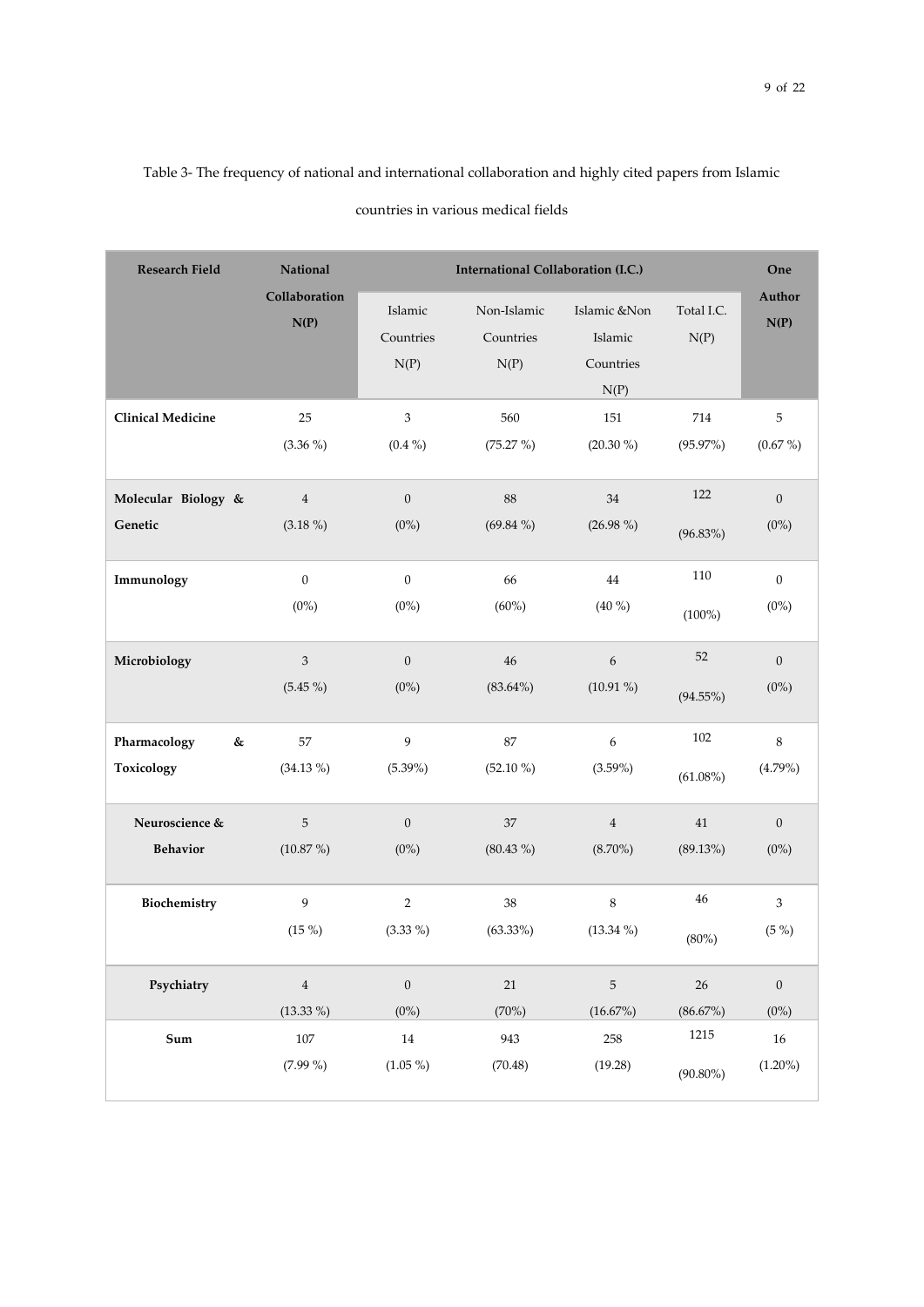Table 4 shows the status of national and international collaboration of various Islamic countries. Iran had the highest levels of national collaboration (23.56%). Malaysia had the most collaboration with Islamic countries (4.02%). Turkey had the highest collaboration with non-Islamic countries (65.7%), and Kuwait had the highest percentage of papers written by one author (4.54%).

| Country            | National         | International Collaboration (I.C.) |             |                   |             |                  |  |  |  |  |  |
|--------------------|------------------|------------------------------------|-------------|-------------------|-------------|------------------|--|--|--|--|--|
|                    | Collaboration    | Islamic                            | Non-Islamic | Islamic &Non      | Total I.C.  | Author           |  |  |  |  |  |
|                    | N(P)             | Countries                          | Countries   | Islamic           | N(P)        | N(P)             |  |  |  |  |  |
|                    |                  | N(P)                               | N(P)        | Countries         |             |                  |  |  |  |  |  |
|                    |                  |                                    |             | N(P)              |             |                  |  |  |  |  |  |
| <b>Turkey</b>      | 29               | $\,1\,$                            | 228         | 86                | 315         | $\mathfrak{Z}$   |  |  |  |  |  |
|                    | $(8.35\%)$       | $(0.28\%)$                         | $(65.7\%)$  | (24.78%)          | (90.77%)    | $(0.86\%)$       |  |  |  |  |  |
| Saudi Arabia       | 5                | $\mathbf{1}$                       | 176         | $88\,$            | 265         | $\boldsymbol{0}$ |  |  |  |  |  |
|                    | $(1.85\%)$       | $(0.4\%)$                          | (65.18%)    | $(32.59\%)$       | $(98.14\%)$ |                  |  |  |  |  |  |
| Iran               | $41\,$           | $\overline{2}$                     | 63          | $61\,$            | 126         | $\boldsymbol{7}$ |  |  |  |  |  |
|                    | $(23.56\%)$      | $(1.14\%)$                         | $(36.2\%)$  | $(35.05\%)$       | $(72.41\%)$ | $(4.02\%)$       |  |  |  |  |  |
| Pakistan           | $\bf{4}$         | $\,1$                              | 64          | $\boldsymbol{91}$ | $156\,$     | $\boldsymbol{0}$ |  |  |  |  |  |
|                    | $(2.5\%)$        | $(0.62\%)$                         | $(40\%)$    | $(52.29\%)$       | $(97.5\%)$  |                  |  |  |  |  |  |
| Egypt              | $12\,$           | $\bf{4}$                           | 57          | 67                | 128         | $\mathfrak{Z}$   |  |  |  |  |  |
|                    | $(8.39\%)$       | $(2.79\%)$                         | $(39.86\%)$ | $(46.85\%)$       | $(89.51\%)$ | $(2.09\%)$       |  |  |  |  |  |
| Malaysia           | 9                | $\bf{4}$                           | 66          | 53                | 123         | $\,1$            |  |  |  |  |  |
|                    | $(6.76\%)$       | $(3\%)$                            | $(49.62\%)$ | $(3.98\%)$        | $(92.48\%)$ | $(0.75\%)$       |  |  |  |  |  |
| <b>Bangladesh</b>  | $\mathfrak{Z}$   | $\,1$                              | 25          | 59                | 85          | $\boldsymbol{0}$ |  |  |  |  |  |
|                    | $(3.4\%)$        | $(1.13\%)$                         | $(28.4\%)$  | $(67.04\%)$       | $(96.59\%)$ |                  |  |  |  |  |  |
| Uganda             | $\boldsymbol{0}$ | $\boldsymbol{0}$                   | $45\,$      | $41\,$            | 86          | $\boldsymbol{0}$ |  |  |  |  |  |
|                    |                  | $(0\%)$                            | $(52.32\%)$ | (47.67%)          | $(100\%)$   |                  |  |  |  |  |  |
| Nigeria            | $\boldsymbol{0}$ | $\boldsymbol{0}$                   | $26\,$      | 56                | 82          | $\boldsymbol{0}$ |  |  |  |  |  |
|                    |                  | $(0\%)$                            | $(31.70\%)$ | $(68.29\%)$       | $(100\%)$   |                  |  |  |  |  |  |
| Lebanon            | $\overline{c}$   | $\mathbf{1}$                       | $33\,$      | $\bf 44$          | ${\bf 78}$  | $\boldsymbol{0}$ |  |  |  |  |  |
|                    | $(2.5\%)$        | $(1.25\%)$                         | $(41.25\%)$ | $(55\%)$          | $(97.5\%)$  |                  |  |  |  |  |  |
| Qatar              | $\mathbf{1}$     | $\boldsymbol{0}$                   | $34\,$      | $31\,$            | 65          | $\boldsymbol{0}$ |  |  |  |  |  |
|                    | $(1.51\%)$       |                                    | $(51.51\%)$ | $(46.96\%)$       | $(98.48\%)$ |                  |  |  |  |  |  |
| <b>United Arab</b> | $\boldsymbol{0}$ | $\boldsymbol{0}$                   | $26\,$      | 32                | $58\,$      | $\boldsymbol{0}$ |  |  |  |  |  |
| Emirates           |                  |                                    | (44.82%)    | (55.17%)          | $(100\%)$   |                  |  |  |  |  |  |
| Indonesia          | $\boldsymbol{0}$ | $\boldsymbol{0}$                   | 27          | $30\,$            | $57\,$      | $\boldsymbol{0}$ |  |  |  |  |  |
|                    |                  |                                    | $(47.36\%)$ | $(52.63\%)$       | $(100\%)$   |                  |  |  |  |  |  |
| Tunisia            | $\boldsymbol{0}$ | $\boldsymbol{0}$                   | $14\,$      | $25\,$            | $39\,$      | $\boldsymbol{0}$ |  |  |  |  |  |
|                    |                  |                                    | $(35.89\%)$ | $(64.1\%)$        | $(100\%)$   |                  |  |  |  |  |  |

Table 4- The frequency of National and International Collaboration of Islamic Countries in Medical Fields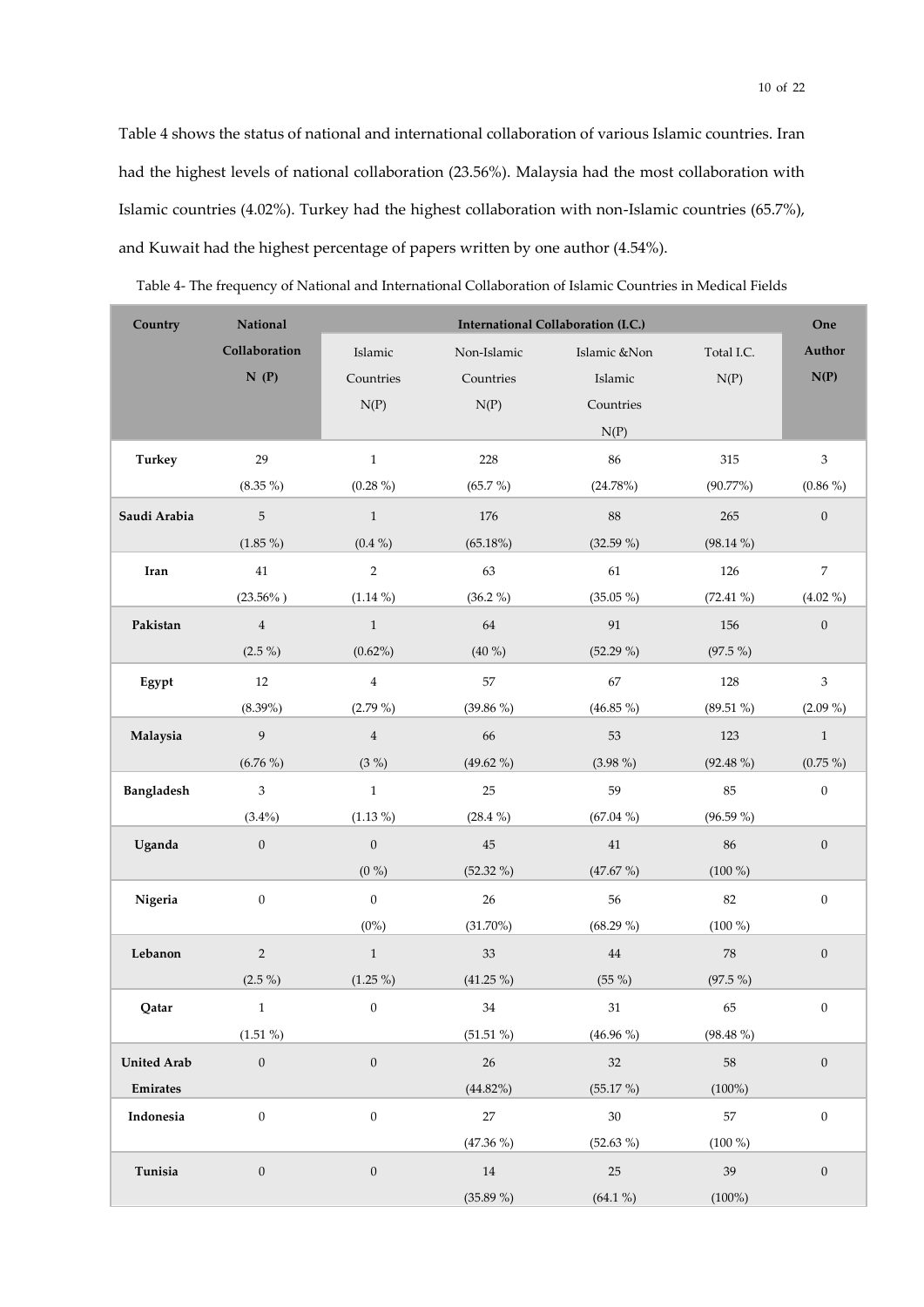| Gambia              | $\boldsymbol{0}$ | $\boldsymbol{0}$ | $\,8\,$                     | $29\,$         | 37             | $\boldsymbol{0}$ |
|---------------------|------------------|------------------|-----------------------------|----------------|----------------|------------------|
|                     |                  |                  | $(21.62\%)$                 | $(78.37\%)$    | $(100\%)$      |                  |
| Morocco             | $\boldsymbol{0}$ | $\boldsymbol{0}$ | $\,$ 5 $\,$                 | $31\,$         | $36\,$         | $\boldsymbol{0}$ |
|                     |                  |                  | $(13.88\%)$                 | $(86.11\%)$    | $(100\%)$      |                  |
| Jordan              | $\boldsymbol{0}$ | $\boldsymbol{0}$ | $\sqrt{5}$                  | $25\,$         | $30\,$         | $1\,$            |
|                     |                  |                  | $(16.12\%)$                 | $(80.64\%)$    | (96.77%)       | $(3.22\%)$       |
| Mozambiqu           | $\mathbf{1}$     | $\,1$            | $\,7$                       | $21\,$         | $28\,$         | $\boldsymbol{0}$ |
| $\mathbf{e}$        | $(3.33\%)$       | $(3.33\%$        | $(23.33\%)$                 | $(70\%)$       | $(93.33\%)$    |                  |
| Cameroon            | $\boldsymbol{0}$ | $\boldsymbol{0}$ | $\sqrt{6}$                  | 24             | $30\,$         | $\boldsymbol{0}$ |
|                     |                  |                  | $(20\%)$                    | (80%)          | $(100\%)$      |                  |
| Mali                | $\boldsymbol{0}$ | $\boldsymbol{0}$ | $\mathbf 5$                 | 22             | $27\,$         | $\boldsymbol{0}$ |
|                     |                  |                  | $(18.51\%)$                 | (81.48%)       | $(100\%)$      |                  |
| Kuwait              | $\boldsymbol{0}$ | $\boldsymbol{0}$ | $10\,$                      | 11             | $21\,$         | $\,1$            |
|                     |                  |                  | $(45.45\%)$                 | $(50\%)$       | $(95.45\%)$    | $(4.54\%)$       |
| Senegal             | $\boldsymbol{0}$ | $\boldsymbol{0}$ | $13\,$                      | $\overline{9}$ | $22\,$         | $\boldsymbol{0}$ |
|                     |                  |                  | $(59.09\%)$                 | $(40.9\%)$     | $(100\%)$      |                  |
| Oman                | $\boldsymbol{0}$ | $\boldsymbol{0}$ | $\ensuremath{\mathfrak{Z}}$ | $15\,$         | $18\,$         | $\boldsymbol{0}$ |
|                     |                  |                  | $(16.66\%)$                 | $(83.33\%)$    | $(100\%)$      |                  |
| Iraq                | $\boldsymbol{0}$ | $\boldsymbol{0}$ | $\sqrt{2}$                  | $15\,$         | $17\,$         | $\boldsymbol{0}$ |
|                     |                  |                  | $(11.76\%)$                 | $(88.23\%)$    | $(100\%)$      |                  |
| Sudan               | $\boldsymbol{0}$ | $\boldsymbol{0}$ | $\,1$                       | 12             | 13             | $\boldsymbol{0}$ |
|                     |                  |                  | $(7.69\%)$                  | $(92.3\%)$     | $(100\%)$      |                  |
| <b>Burkina Faso</b> | $\boldsymbol{0}$ | $\boldsymbol{0}$ | $\,1\,$                     | $\sqrt{6}$     | $\overline{7}$ | $\boldsymbol{0}$ |
|                     |                  |                  | $(14.28\%)$                 | $(85.71\%)$    | $(100\%)$      |                  |
| Gabon               | $\mathbf{0}$     | $\mathbf{0}$     | $\overline{4}$              | 3 <sup>1</sup> | $7^{\circ}$    | $\boldsymbol{0}$ |
|                     |                  |                  | $(57.14\%)$                 | $(42.85\%)$    | $(100\%)$      |                  |
| Algeria             | $\boldsymbol{0}$ | $\boldsymbol{0}$ | $1\,$                       | $\,4$          | $\overline{5}$ | $\boldsymbol{0}$ |
|                     |                  |                  | $(20\%)$                    | $(80\%)$       | $(100\%)$      |                  |
| Syria               | $\boldsymbol{0}$ | $\boldsymbol{0}$ | $\boldsymbol{0}$            | $\mathfrak{Z}$ | $\mathfrak{Z}$ | $\boldsymbol{0}$ |
|                     |                  |                  |                             | $(100\%)$      | $(100\%)$      |                  |
| Benin               | $\boldsymbol{0}$ | $\boldsymbol{0}$ | $\,1\,$                     | $\mathbf{1}$   | $\overline{2}$ | $\boldsymbol{0}$ |
|                     |                  |                  | $(50\%)$                    | $(50\%)$       | $(100\%)$      |                  |

Fig. 3 shows that the first author or the corresponding author was from Iran in only 50% of the papers. Table 5 shows that the first author or the corresponding author was from an Islamic country in only a few highly cited papers. Compared to other countries, Iran had more papers by the first author or the corresponding author, and had higher scores in terms of parameter J. Turkey and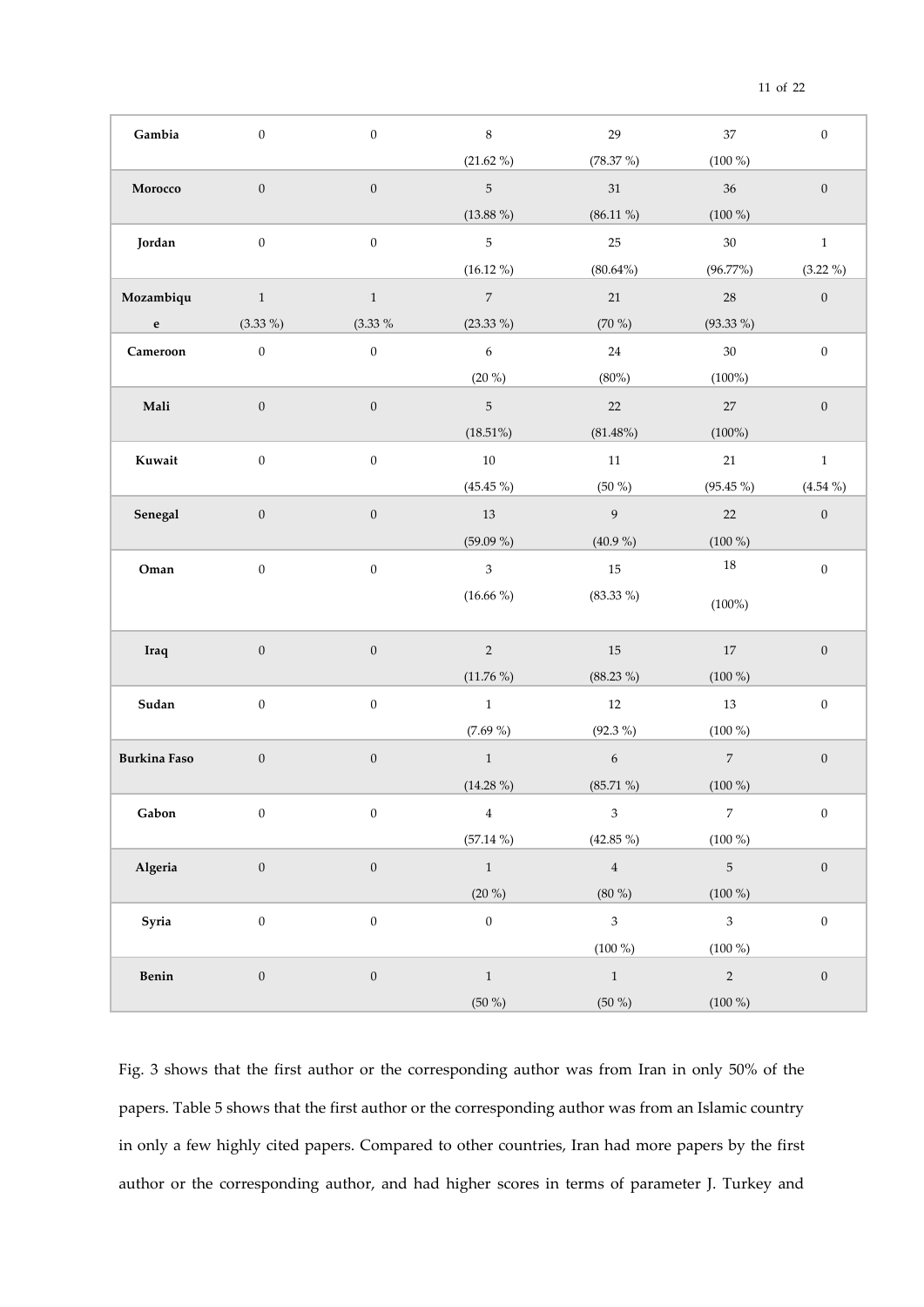Saudi Arabia ranked second and third respectively. The obtained value of parameter h for the countries showed that in 13 countries, most of the main products were related to the first author, with the highest value for Turkey, followed by Iran and Lebanon.



Fig. 3- The Major Roles of Islamic Countries in Highly Cited Medical Papers

Fig. 4 shows that in 69.46% of the papers in the field of pharmacology and toxicology, the first author or the corresponding author was from an Islamic country. As Table 6 shows, in terms of the J index score, the papers in this field have a better status than the other studied fields. The value obtained for the h parameter for different fields also showed that the authors' tendency of the Islamic countries was toward the first author in all fields except for biochemistry, and the highest value of this parameter was related to the field of pharmacology and toxicology.

Also, in 347 papers (25.93%) of the highly cited papers, the authors from Islamic countries appeared in the main roles (the first or corresponding author).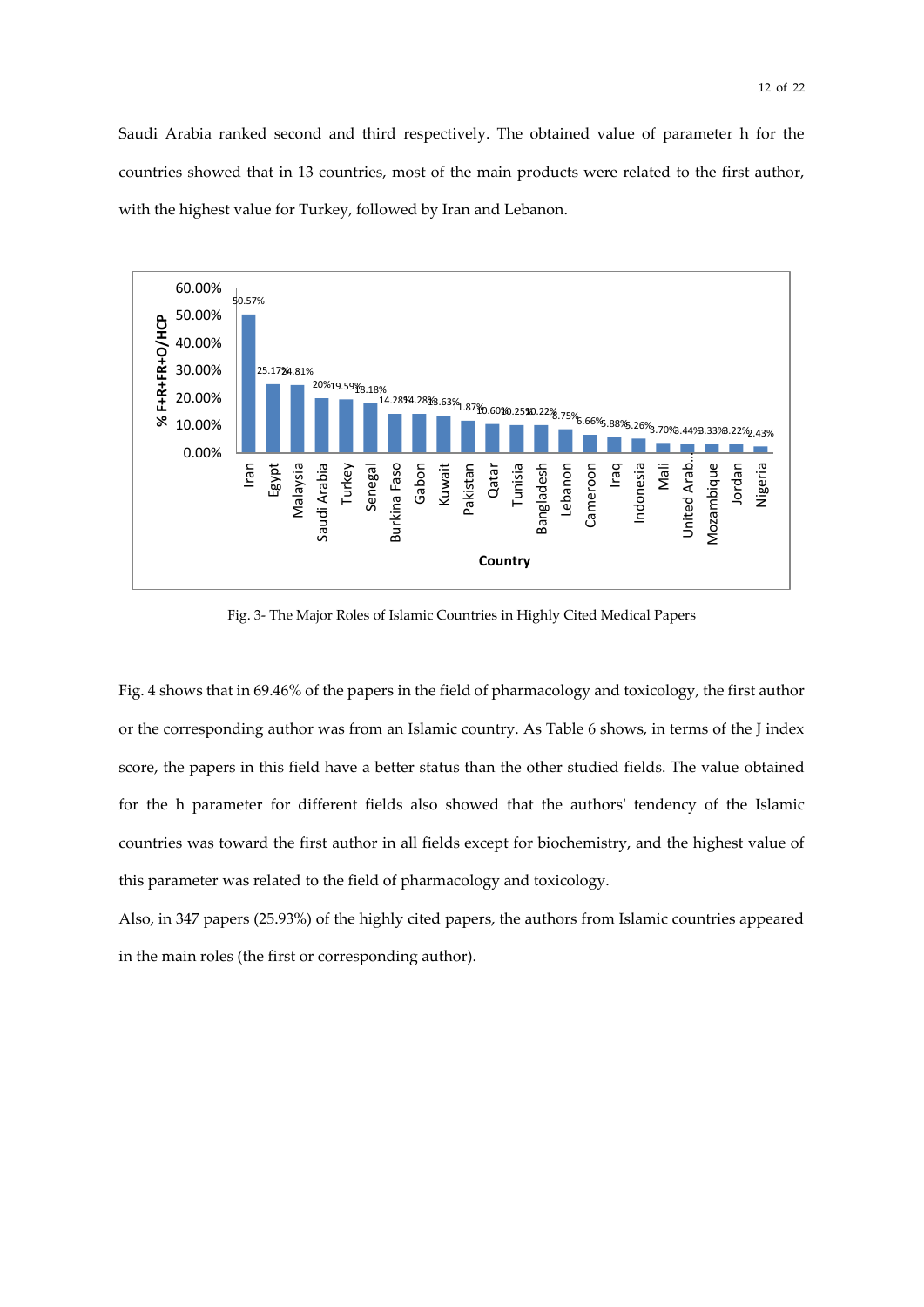

Fig. 4- Major Roles in Highly Cited Medical Papers in Islamic Countries

#### **4. Discussion**

The study results showed that the number of publications has been growing during the studied years.

Only 30 countries (52.6%) from OIC countries had highly cited papers, the total of which was 1,338, which accounted for 2.58% of the global share. It should be noted that these countries do not have a share in all medical fields. For example, Turkey, Iran, and Saudi Arabia have had highly cited papers in eight areas, and countries like Sudan and Lebanon, only in two to three fields.

There are several reasons for the great difference among the Islamic countries in the production of scientific papers. The Islamic countries are different in terms of research and economic production structure. Some countries have economic plans based on oil while others have it based on agriculture. This affects the distribution of investment in research and development. In addition, the policies of the development of scientific disciplines in the Islamic countries affect this, revealing the fact that, in general, Islamic countries need serious investments in research and development. In terms of the population structure, the number of educated people and researchers in Islamic countries is also much lower than that in advanced countries [20]. Also, some Islamic countries that have been at the bottom of the present study tables, such as Sudan, Iraq, and Syria, have been involved in wars in recent years, and this affects scientific development.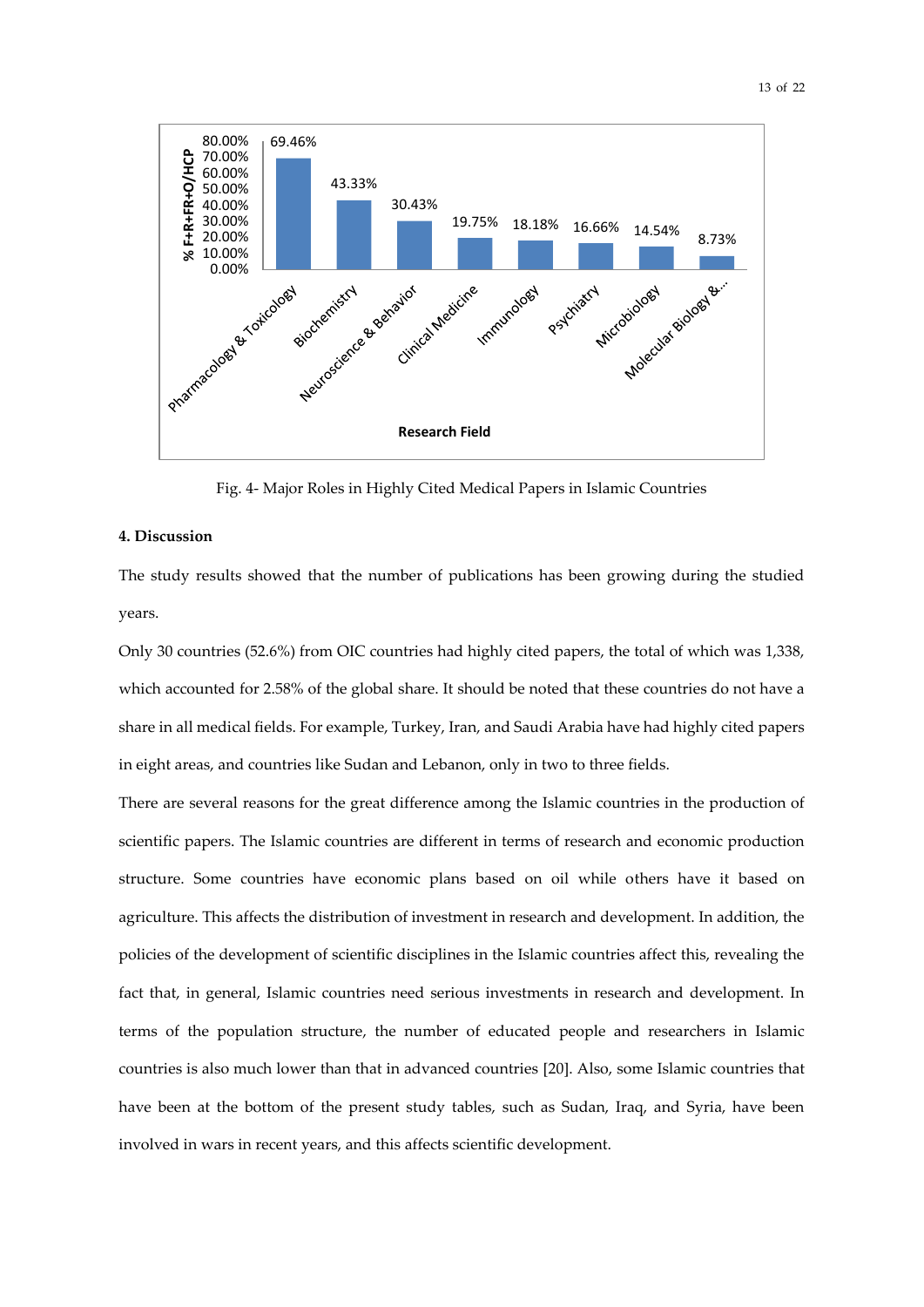Among the OIC member countries, many (n=27) are not present in the production of medical science globally. Perhaps the factors behind this are the very poor economic status, as well as cultural poverty and lack of literacy in these countries. Even in the Islamic countries—especially those in the Persian Gulf—whose income is based on oil, which have a better economic status and financial resources at their disposal, few can manage scientific research and development for a global presence [9,10]. Butler (2006) reviewed the research and development budget of the Islamic countries and showed that on average, the research and development budget of Islamic countries was 0.34% of the GDP[20]. The global average is 2.36% and this small investment by OIC countries in research shows its effect on the low level of scientific publications at the global level. Another important factor is the official language of the studied countries. In most of the Islamic countries, the official language is Arabic, while most of the indexed papers in the WOS database are published in English. Due to the weakness of the Islamic countries in this field, they cannot successfully translate their scientific publications into English and should pay more attention to this [21].

Sarwar and Hassan (2015) pointed out that the citation rank of the Islamic countries is much lower than the rank of these countries in terms of publication, the level of scientific citation, and the impact of these countries compared to advanced countries, and if they want to reduce this gap, they should have short- and long-term plans to increase research internationally[9]. The same is stated in the Appendix 1 of the present study. For example, the rank of papers of Turkey and Iran is 39 and 25 respectively, and the citation rank of these countries is 22 and 13 respectively, which indicates a lower citation rank than the publication. This could be due to the authors' distrust in the papers published from these countries and the need for more attention to these countries to publish higher-quality products. In that case, the papers of these countries can also authorize entry to ESI by obtaining more citations. Sarwar and Hassan have also pointed out that more than 50% of the publications from countries like Malaysia, Iran, and Saudi Arabia have received no citation[9]. This means that unlike the rapid growth of scientific outputs in these countries, the quality of these outputs is not desirable. In Iran, the development of graduate disciplines and the increase in the number of PhD students in recent years have made the publication of valid papers as the thesis's defense requirement, leading to an increase in the number of scientific papers in the country. However, the quality of these outputs is still not acceptable. Ho (1999) also noted that there is no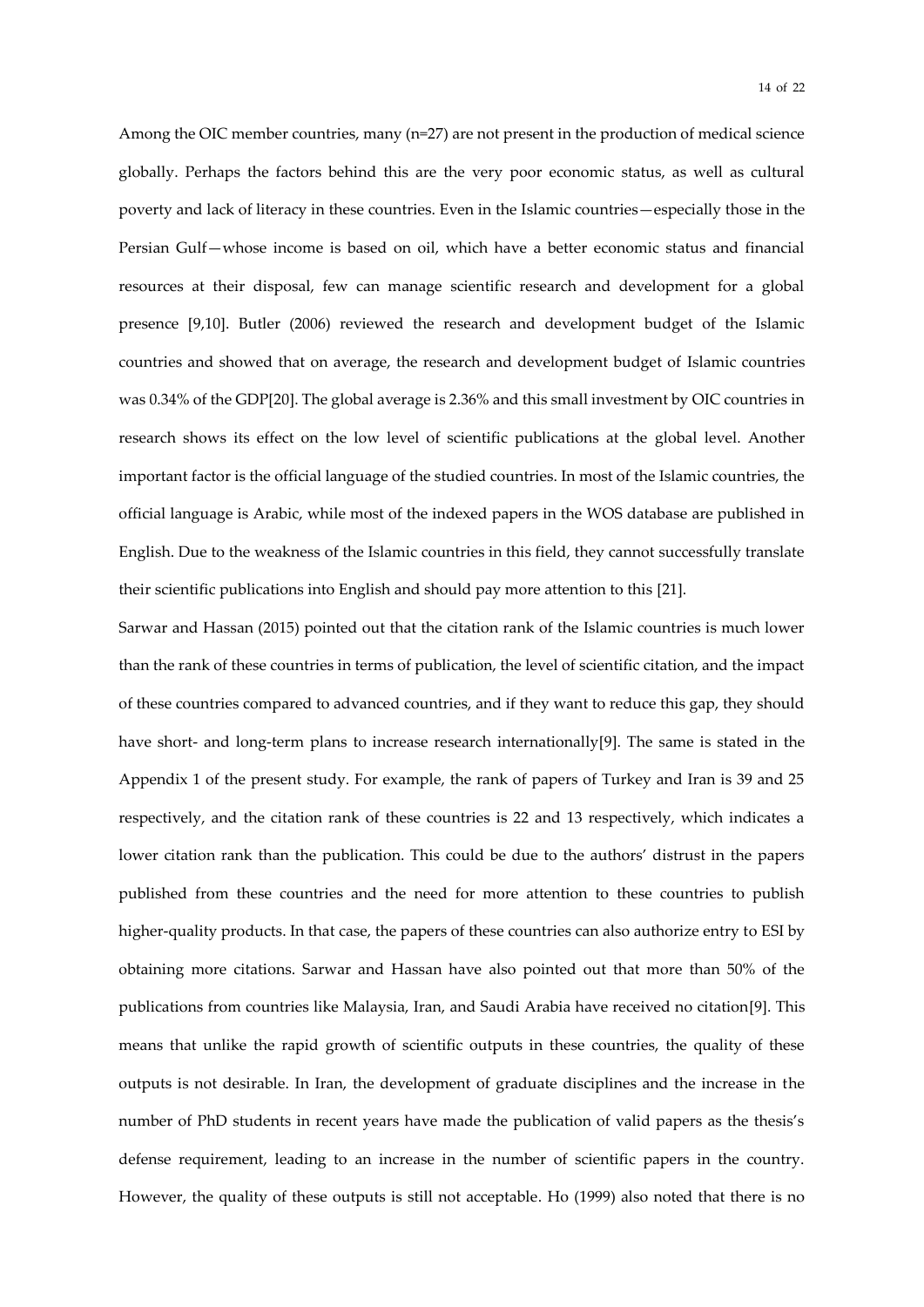shortage of scholars and educated people in the Muslim world, but there is a severe shortage of professional researchers[5]. Although some of these countries have well-known researchers and research projects, they have little ability to nurture a native researcher. Many graduates who study higher education courses are attracted to administrative jobs or immigrate to other countries. Inadequate facilities and lack of access to information reduce the scientific outcomes of researchers. Efforts to create research capacities at universities, research institutes, ministries, nonprofit centers, and companies have been rarely successful. Also, applied research units in state ministries have become highly paying jobs for appointments that have no interest or ability for research.

The findings showed that in addition to the number of highly cited papers, in terms of the H-index, too, Turkey, Saudi Arabia, and Iran were ranked first to third respectively. In a study conducted by Benamer and Bakoush (2009) on biomedical research in Arab and non-Arab countries of the Middle East in the SCI database, Turkey, Saudi Arabia, and Egypt ranked among the top three in terms of the H-index [22]. In the present study, Turkey and Saudi Arabia have their position and Iran improved in terms of the H-index. Of course, in terms of the number of citations, Iran fell to the fourth rank and Pakistan got the third rank.

According to the study results, the publications of OIC countries have been the result of international collaboration, of which the highest levels of collaboration have been with non-Islamic countries. But collaboration among the Islamic countries has a low percentage. The low-level regional collaboration of the OIC countries in the field of science and technology has a prominent history in the Islamic world. The meetings that have been held in the past decade to coordinate the research in the region had a great slogan and little action. Some oil-rich countries, like Kuwait and Saudi Arabia, have a shortage of researchers, while Pakistan and Egypt have a shortage of export researchers. In addition, the similarities among the research needs and priorities, such as solar energy, desertification, and desalination, provide the same interests, which can be a good potential for collaboration [5]. Scientific collaboration among Islamic countries is necessary as part of international collaboration. As Sarwar and Hassan noted, it is one of the ways to accelerate scientific growth [9] and increase the incoming citation received [23–25].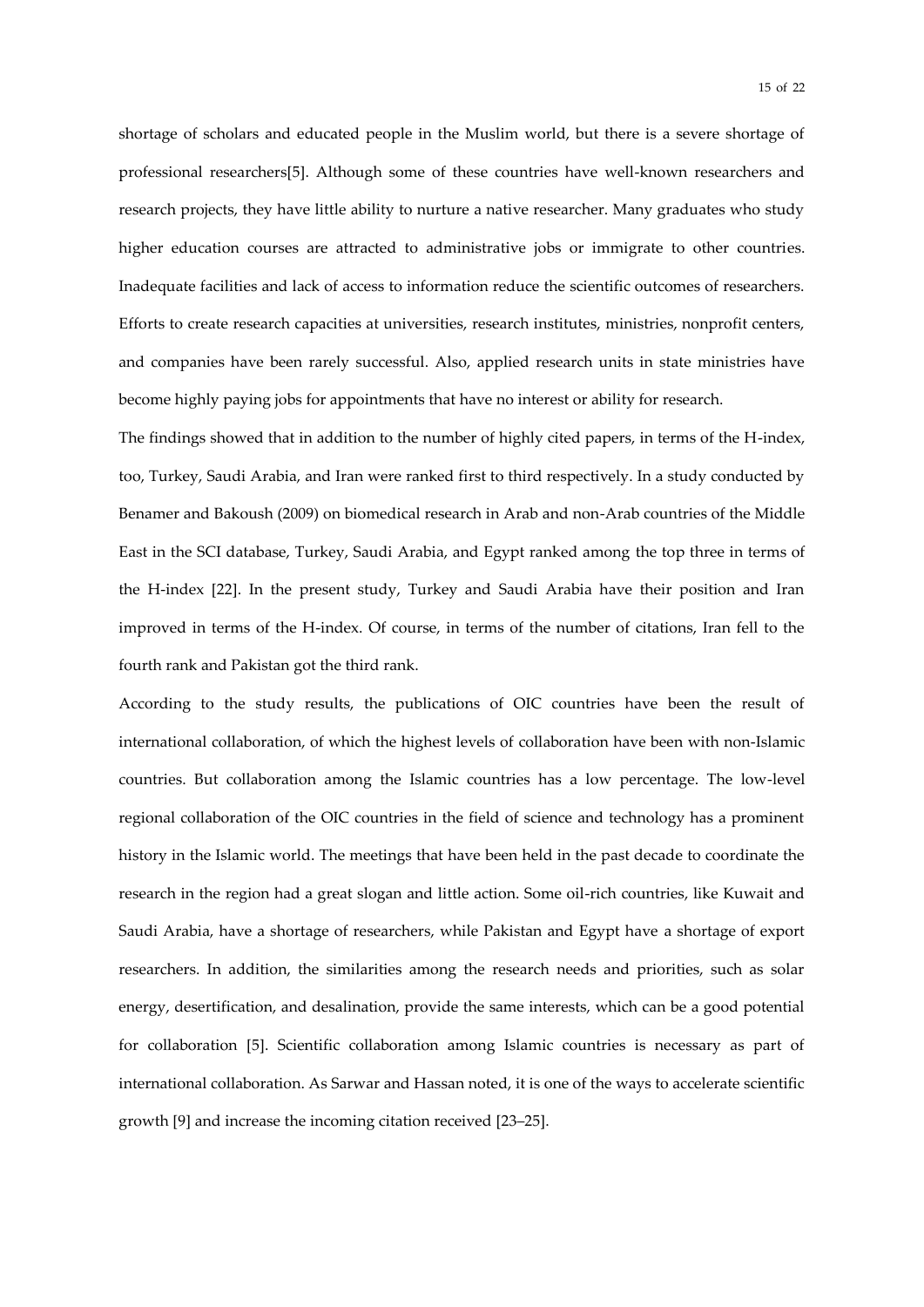The Y-index findings also showed that the share of Islamic countries' authors in important roles (first author and corresponding author) is faded and they should try to be more pronounced in their publications.

Regarding the evaluation indicators, the findings of the present study confirmed the findings of past research that referred to the small share of OIC member countries in the production of knowledge and technology [9,10,26].

Finally, it can be said that the few scientific achievements of OIC countries are due to several factors. Some of these factors have been mentioned in the discussion as well as by authoritarian governments. These include the neglect of research by governments, the absence of active specialized associations, low level of international communication by universities, a technology transfer pattern, mistrust among elites and academic institutions. All these have a negative impact on the development of indigenous capacities [5,27].

Judging the scientific ability of a nation is important for the country's scientific policymakers; it provides them with the opportunity to decide and prioritize [10]. Hence, the findings of this study can be used to determine part of the scientific ability of Islamic countries. To flourish and develop in this regard, the development of specialist human resources and the allocation of funds for research and development in the short term should be considered. Also, more collaboration with Islamic and other countries is suggested, and so is playing the role of the first or the corresponding author.

**Funding**: This research has extracted form a Master thesis of Medical Library and Information Science and was funded by "Faculty of Paramedical Sciences, Shahid Beheshti University of Medical Sciences, Tehran, Iran". The grant number is 7789.

#### **Conflicts of Interest:** The authors declare no conflicts of interest

#### **References**

- 1. King DA. The scientific impact of nations. Nature. 2004;430:311–6.
- 2. May RM. The Scientific Wealth of Nations. Science (80- ). 1997;275(5301):793–6.
- 3. Bollen J, Van de Sompel H, Hagberg A, Chute R. A principal component analysis of 39 scientific impact measures. PLoS One. 2009;4(6).
- 4. Hodhodinezhad N, Zahedi R, Ashrafi-rizzi H, Shams A. A scientometric study of general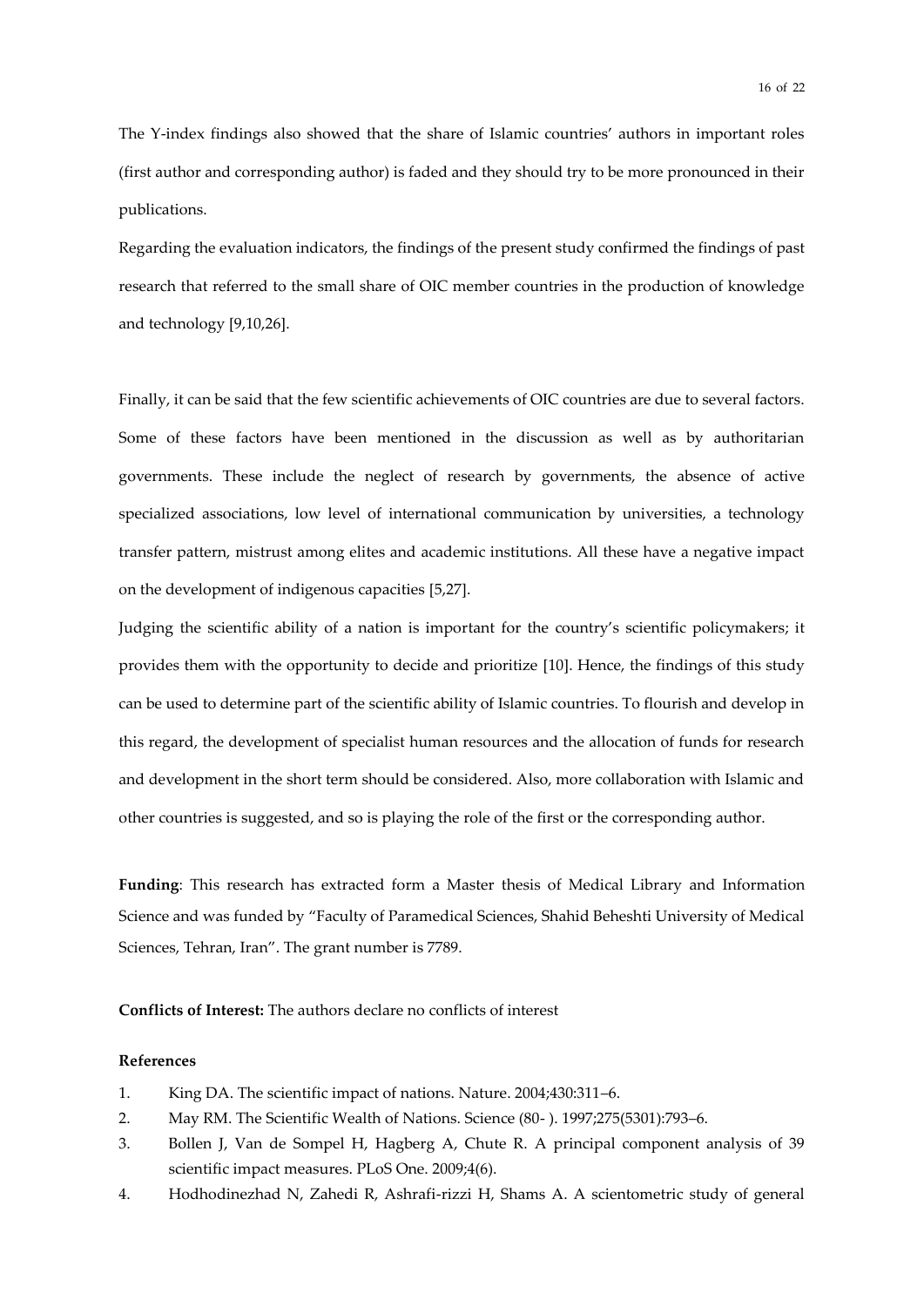internal medicine domain among Muslim countries of Middle East (1991-2011). Acta Inform Medica. 2013;21(1):55–9.

- 5. Ho SKM. Operations and Quality Management. International Thomson Business Press; 1999. (ITBP Textbooks Series).
- 6. Schopper H. Islam and science: Where are the new patrons of science? Nature. 2006;444(7115):35–6.
- 7. Collazo-Reyes F. Growth of the number of indexed journals of Latin America and the Caribbean: The effect on the impact of each country. Scientometrics. 2014;98(1):197–209.
- 8. Archambault A, Mongeon P, Larivière V. On the effects of the reunification on German researchers' publication patterns. Scientometrics. 2017;
- 9. Sarwar R, Hassan S-U. A bibliometric assessment of scientific productivity and international collaboration of the Islamic World in science and technology (S&T) areas. Scientometrics. 2015;105(2):1059–77.
- 10. Estes RJ, Tiliouine H. Development Trends in Islamic Societies : From Collective Wishes to Concerted Actions. Soc Indic Res. 2014;116(1):67–114.
- 11. Repanovici A. Measuring the visibility of the University's scientific production using GoogleScholar, "Publish or Perish" software and Scientometrics. Sci Technol Libr. 2010;(July 2011):1–14.
- 12. Franceschini F, Maisano D. The Hirsch spectrum: A novel tool for analyzing scientific journals. J Informetr. 2010;4(1):64–73.
- 13. Link AN, Vonortas NS. Handbook on the Theory and Practice of Program Evaluation. Edward Elgar Publishing; 2013. 249-323 p. (Elgar Original Reference Series).
- 14. Durieux V, Gevenois PA. Bibliometric indicators: quality measurements of scientific publication. Radiology. 2010;255(2):342–51.
- 15. Hirsch JE. An index to quantify an individual's scientific research output. Proc Natl Acad Sci U S A. 2005;102(46):16569–72.
- 16. Kulkarni A V, Aziz B, Shams I, Busse JW. Comparisons of Citations in Web of Science ,. Jama. 2009;302(10):1092–6.
- 17. Mattsson P, Sundberg CJ, Laget P. Is correspondence reflected in the author position? A bibliometric study of the relation between corresponding author and byline position. Scientometrics. 2010;87(1):99–105.
- 18. Ho YS. Classic articles on social work field in Social Science Citation Index: A bibliometric analysis. Scientometrics. 2014;98(1):137–55.
- 19. Ho YS. The top-cited research works in the Science Citation Index Expanded. Scientometrics. 2013;94(3):1297–312.
- 20. Butler D. Islam and Science: The data gap. Nature. 2006;444(7115):26–7.
- 21. Mehrad, Jafar; naseri M. The Islamic World Science Citation Center : A New Scientometrics System for Evaluating Research Performance in OIC Region. 2016;(March).
- 22. Benamer HTS, Bakoush O. Arab nations lagging behind other Middle Eastern countries in biomedical research: a comparative study. BMC Med Res Methodol. 2009;9(1):26.
- 23. Moed HF. Citation Analysis in Research Evaluation. Springer Netherlands; 2006. (Information Science and Knowledge Management).
- 24. Rousseau R. Are multi-authored articles cited more than single-authored ones? Are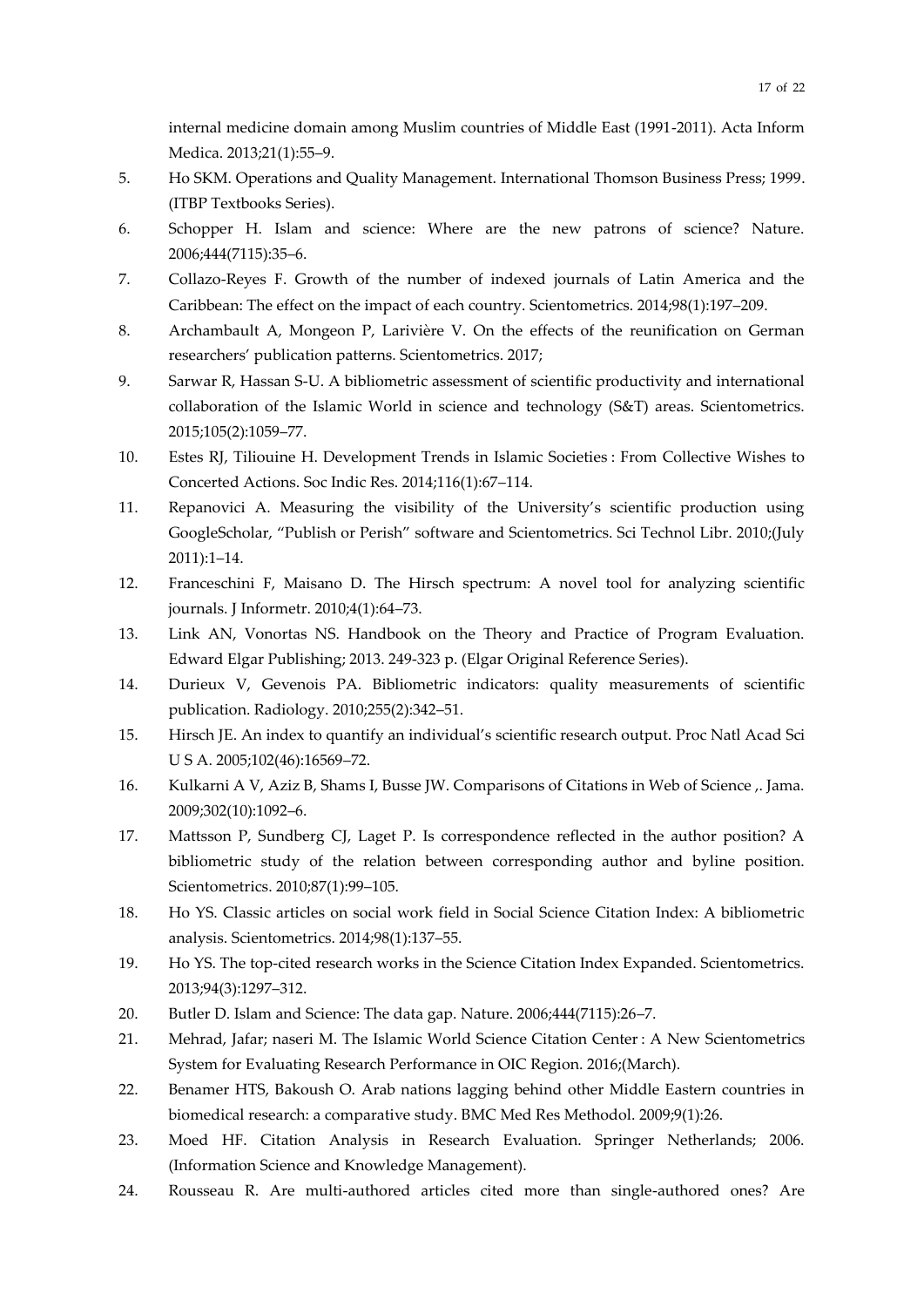collaborations with authors from other countries more cited than collaborations within the country? A case study. In Berlin: Gesellschaft für Wissenschaftsforschung; 2001.

- 25. Van Raan A. The influence of international collaboration on the impact of research results: Some simple mathematical considerations concerning the role of self-citations. Scientometrics. 1998;42(3):423–8.
- 26. Mehrad J, Gazni A. Scientific impact of Islamic nations. Int J Inf Sci Manag. 2010;8(2):39–56.
- 27. Potrafke N. Democracy and countries with Muslim majorities: A reply and update. Public Choice. 2013;154(3–4):323–32.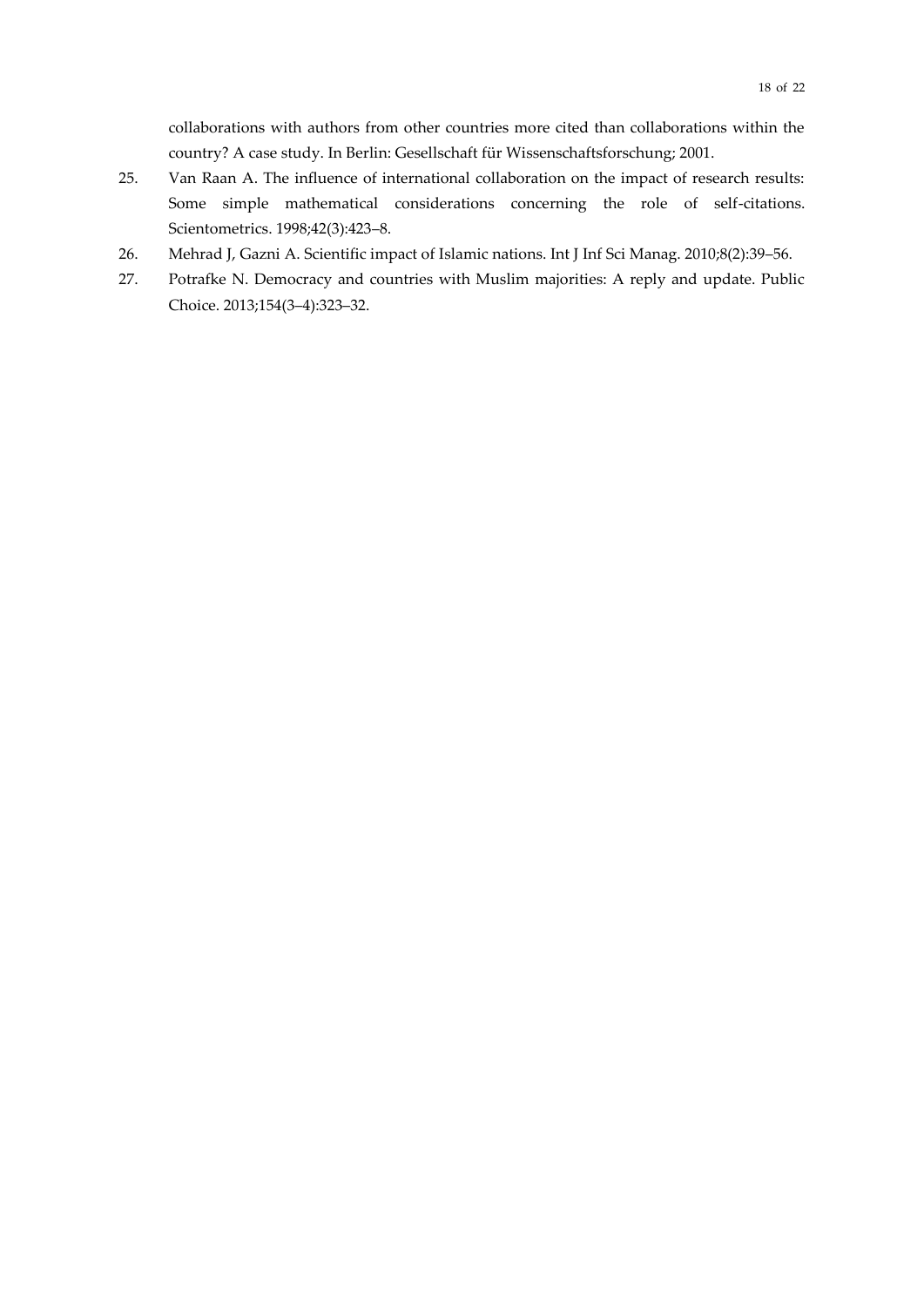| Appendix 1- The status of highly cited papers from Islamic countries according to different medical fields in ESI |  |  |
|-------------------------------------------------------------------------------------------------------------------|--|--|

| <b>Fields</b> | <b>Clinical Medicine</b> |            |                |                  | <b>Molecular Biology &amp; Genetic</b> |                |       |        |            |                | Immunology   |                |            | Microbiology   |                |        | <b>Pharmacology &amp; Toxicology</b> |                |              |        |
|---------------|--------------------------|------------|----------------|------------------|----------------------------------------|----------------|-------|--------|------------|----------------|--------------|----------------|------------|----------------|----------------|--------|--------------------------------------|----------------|--------------|--------|
|               | WOS <sup>1</sup>         | <b>HCP</b> | C <sup>2</sup> | C/P <sup>3</sup> | <b>WOS</b>                             | <b>HCP</b>     | C     | C/P    | <b>WOS</b> | <b>HCP</b>     | $\mathsf{C}$ | C/P            | <b>WOS</b> | <b>HCP</b>     | $\mathsf{C}$   | C/P    | <b>WOS</b>                           | <b>HCP</b>     | $\mathsf{C}$ | C/P    |
| country       |                          |            |                |                  |                                        |                |       |        |            |                |              |                |            |                |                |        |                                      |                |              |        |
| Turkey        | 78022                    | 236        | 47246          | 200.19           | 3155                                   | 33             | 12177 | 369    | 2271       | 21             | 4630         | 220.4          | 2233       | $\overline{2}$ | 255            | 127.5  | 6007                                 | 19             | 1905         | 100.26 |
|               | $(13)^4$                 |            |                |                  | $(29)^4$                               |                |       |        | $(26)^4$   |                |              | $\overline{7}$ | $(28)^4$   |                |                |        | (19)4                                |                |              |        |
|               | $(22)^5$                 |            |                |                  | $(36)^5$                               |                |       |        | $(35)^5$   |                |              |                | $(41)^5$   |                |                |        | $(26)^5$                             |                |              |        |
| Iran          | 26165                    | 85         | 21004          | 247.1            | 3073                                   | 13             | 3423  | 263.30 | 2229       | $\overline{4}$ | 460          | 230            | 3489       | $\overline{2}$ | 336            | 168    | 7318                                 | 57             | 4324         | 75.85  |
|               | $(25)^4$                 |            |                |                  | $(30)^4$                               |                |       |        | $(27)^4$   |                |              |                | $(16)^4$   |                |                |        | $(15)^4$                             |                |              |        |
|               | $(39)^5$                 |            |                |                  | $(46)^5$                               |                |       |        | $(42)^5$   |                |              |                | $(38)^5$   |                |                |        | $(22)^5$                             |                |              |        |
| Saudi         | 11641                    | 128        | 27277          | 213.1            | 1948                                   | 49             | 20540 | 419.18 | 1026       | 22             | 2392         | 108.7          | 1347       | 15             | 110            | 73.46  | 3431                                 | 23             | 1778         | 77.3   |
| Arabia        |                          |            |                |                  | $(38)^4$                               |                |       |        |            |                |              | $\overline{2}$ |            |                | $\overline{2}$ |        |                                      |                |              |        |
| Pakistan      | 8229                     | 110        | 30385          | 276.22           | 1100                                   | 20             | 6737  | 336.85 | 616        | 9              | 3836         | 432.8          | 995        | 6              | 912            | 152    | 3372                                 | $\overline{7}$ | 632          | 90.28  |
|               |                          |            |                |                  |                                        |                |       |        |            |                |              | 8              |            |                |                |        |                                      |                |              |        |
| Egypt         | 12912                    | 96         | 11759          | 122.48           | 1248                                   | 6              | 4524  | 754    | 1062       | 9              | 706          | 78.44          | 1762       | $\sim$         | ÷.             | $\sim$ | 4833                                 | 27             | 2531         | 93.74  |
|               | $(35)^4$                 |            |                |                  |                                        |                |       |        |            |                |              |                | $(32)^4$   |                |                |        | $(22)^4$                             |                |              |        |
|               | $(42)^5$                 |            |                |                  |                                        |                |       |        |            |                |              |                | $(42)^5$   |                |                |        | (32 <sup>5</sup> )                   |                |              |        |
| Malaysia      | 8851                     | 80         | 13936          | 174.2            | 1337                                   | 8              | 1650  | 206.25 | 778        | 6              | 1233         | 205.5          |            | 5              | 164            | 32.8   | 2775                                 | 20             | 1920         | 96     |
| Nigeria       | 5172                     | 56         | 16496          | 294.57           | 210                                    | 8              | 4460  | 557.5  | 673        | $\mathbf{3}$   | 75           | 25             | 657        | $\overline{2}$ | 473            | 236.5  | 1469                                 | $\mathbf{1}$   | 187          | 187    |
| Uganda        | 1971                     | 65         | 20852          | 320.8            | 84                                     | $\overline{a}$ | 891   | 222.75 | 1438       | 9              | 1058         | 117.5          | 315        | $\overline{7}$ | 115            | 164.8  | 161                                  | $\mathbf{1}$   | 69           | 69     |
|               |                          |            |                |                  |                                        |                |       |        | $(37)^4$   |                |              |                |            |                | $\overline{4}$ | 5      |                                      |                |              |        |
|               |                          |            |                |                  |                                        |                |       |        | $(39)^5$   |                |              |                |            |                |                |        |                                      |                |              |        |
| Lebanon       | 2946                     | 51         | 11858          | 232.5            | 348                                    | 5              | 1421  | 284.2  | 280        | 4              | 403          | 100.7          | 121        | $\sim$         | $\sim$         | $\sim$ | 302                                  | 4              | 501          | 125.25 |
|               |                          |            |                |                  |                                        |                |       |        |            |                |              | 5              |            |                |                |        |                                      |                |              |        |

 $<sup>1</sup>$  Number of WOS papers</sup>

<sup>2</sup> Number of Citations of HCP

<sup>3</sup> Citation/HCP

 $\overline{a}$ 

<sup>4</sup> Rank of WOS documents among all countries in the world (This section is only for a few more ranked countries)

 $<sup>5</sup>$  Rank of WOS Citations among all countries in the world (This section is only for a few more ranked countries)</sup>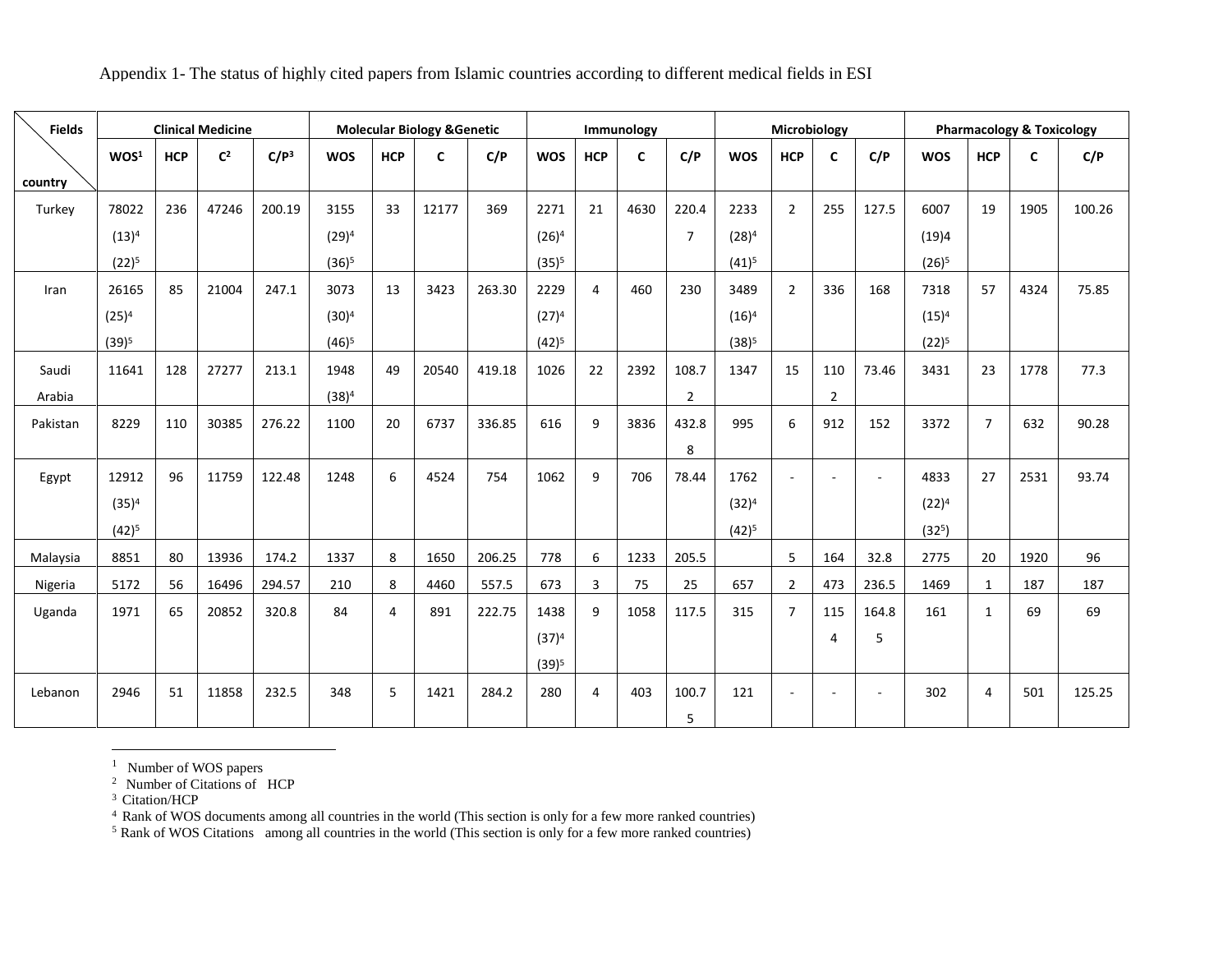|--|--|--|

| Tunisia        | 4135         | 25     | 6775         | 271    | 681            | 1                        | 26     | 26     | 517 | 6                        | 2862                     | 477    | 824    | $\sim$                   | $\blacksquare$           | $\overline{\phantom{a}}$ | 862                      | 3                        | 454                      | 151.33                   |
|----------------|--------------|--------|--------------|--------|----------------|--------------------------|--------|--------|-----|--------------------------|--------------------------|--------|--------|--------------------------|--------------------------|--------------------------|--------------------------|--------------------------|--------------------------|--------------------------|
| Indonesia      | 1591         | 45     | 15580        | 346.22 | 258            | 1                        | 5      | 5      | 472 | 5                        | 814                      | 162.8  | 349    | 5                        | 774                      | 154.8                    | 479                      | $\overline{\phantom{a}}$ | ÷                        |                          |
| United         | 2256         | 43     | 7898         | 183.67 | 378            | 5                        | 1539   | 307.8  | 192 | 3                        | 302                      | 100.6  | 105    | $\overline{2}$           | 299                      | 149.5                    | 449                      | 1                        | 188                      | 188                      |
| Arab           |              |        |              |        |                |                          |        |        |     |                          |                          | 6      |        |                          |                          |                          |                          |                          |                          |                          |
| Emirates       |              |        |              |        |                |                          |        |        |     |                          |                          |        |        |                          |                          |                          |                          |                          |                          |                          |
| Bangladesh     | 1549         | 55     | 14034        | 255.16 | 259            | 3                        | 726    | 242    | 645 | 20                       | 1068                     | 53.4   | 371    | 4                        | 139                      | 348.2                    | 509                      | 5                        | 563                      | 112.6                    |
|                |              |        |              |        |                |                          |        |        |     |                          |                          |        |        |                          | 3                        | 5                        |                          |                          |                          |                          |
| Qatar          | 2096         | 42     | 8502         | 202.42 | 297            | 10                       | 2088   | 208.8  | 205 | 6                        | 493                      | 82.16  | $\sim$ | $\sim$                   | $\sim$                   | $\overline{\phantom{a}}$ | 216                      | 5                        | 141                      | 28.2                     |
| Jordan         | 2196         | 26     | 7603         | 292.42 | 175            | $\overline{2}$           | 1898   | 949    |     | $\sim$                   |                          | $\sim$ | 102    | $\mathcal{L}$            | $\sim$                   | $\mathbb{L}$             | 625                      | $\overline{\phantom{a}}$ | $\sim$                   | $\overline{\phantom{a}}$ |
| Mozambiq       | 448          | 28     | 12135        | 433.39 |                |                          |        |        | 277 | $\overline{2}$           | 1822                     | 911    | ٠      | $\overline{\phantom{a}}$ |                          |                          |                          |                          |                          |                          |
| ue             |              |        |              |        |                |                          |        |        |     |                          |                          |        |        |                          |                          |                          |                          |                          |                          |                          |
| Kuwait         | 1940         | 14     | 2302         | 164.42 | 119            | 1                        | 126    | 126    | 174 | 3                        | 483                      | 161    | 132    | $\mathcal{L}$            |                          | $\blacksquare$           | 223                      | 2                        | 316                      | 158                      |
| Morocco        | 2450         | 23     | 3802         | 165.3  | 234            | 3                        | 314    | 104.66 | 258 | $\overline{7}$           | 1220                     | 174.2  | 194    | $\mathbf{1}$             | 53                       | 53                       | 356                      | 1                        | 90                       | 90                       |
| Sudan          | 602          | 10     | 8538         | 853.8  | 96             | $\overline{2}$           | 1117   | 558.5  | 209 | 1                        | 175                      | 175    | 153    | $\sim$                   | $\sim$                   | $\blacksquare$           | 147                      | $\overline{\phantom{a}}$ | $\blacksquare$           | $\blacksquare$           |
| Cameroon       | 993          | 21     | 3421         | 162.9  |                | 3                        | 853    | 284.3  | 433 | $\overline{2}$           | 75                       | 37.5   | 327    | 4                        | 465                      | 116.2                    | 481                      | $\overline{a}$           | $\overline{a}$           |                          |
|                |              |        |              |        |                |                          |        |        |     |                          |                          |        |        |                          |                          | 5                        |                          |                          |                          |                          |
| Gambia         | 371          | 17     | 4169         | 245.23 | 71             | 5                        | 5292   | 1058.4 | 373 | 15                       | 206                      | 13.73  | 82     | $\sim$                   | $\overline{\phantom{a}}$ | $\sim$                   |                          |                          |                          |                          |
| Oman           | 826          | 15     | 3910         | 260.6  | 133            | $\overline{2}$           | 486    | 243    |     | $\overline{\phantom{a}}$ | $\overline{\phantom{a}}$ |        | $\sim$ | $\overline{\phantom{a}}$ | $\overline{\phantom{a}}$ | $\overline{\phantom{a}}$ | 194                      | 1                        | 29                       | 29                       |
| Senegal        | 669          | 14     | 1320         | 94.28  | 89             | $\overline{2}$           | 161    | 80.5   | 398 | 6                        | 772                      | 128.6  | 248    | $\sim$                   | $\sim$                   | $\sim$                   | $\sim$                   | $\overline{\phantom{a}}$ | $\sim$                   | $\sim$                   |
| Mali           | 399          | 9      | 2306         | 256.2  | 51             | 2                        | 755    | 377.5  | 274 | 15                       | 347                      | 23.13  | 63     | $\mathbf{1}$             | 69                       | 69                       | $\overline{\phantom{a}}$ | $\blacksquare$           | $\overline{\phantom{a}}$ |                          |
| Iraq           | 719          | 13     | 3087         | 237.46 |                | $\sim$                   |        | $\sim$ |     |                          |                          |        |        |                          |                          | $\sim$                   | $\sim$                   | $\sim$                   | $\overline{\phantom{a}}$ | $\overline{\phantom{a}}$ |
| Gabon          | $\mathbb{L}$ | $\sim$ | $\mathbf{u}$ | $\sim$ | $\blacksquare$ | $\blacksquare$           | $\sim$ | $\sim$ | 201 | $\overline{2}$           | 179                      | 89.5   | 147    | $5\phantom{.0}$          | 431                      | 86.2                     |                          | $\sim$                   | ÷,                       | $\overline{\phantom{a}}$ |
| <b>Burkina</b> |              |        | $\sim$       |        | 82             | $\overline{2}$           | 290    | 145    | 356 | 4                        | 2084                     | 521    | 197    | $\mathbf{1}$             | 69                       | 69                       | 78                       | ÷,                       | ÷                        |                          |
| Faso           |              |        |              |        |                |                          |        |        |     |                          |                          |        |        |                          |                          |                          |                          |                          |                          |                          |
| Algeria        | $\sim$       |        |              |        | 129            | 1                        | 26     | 26     | 154 | 3                        | 1851                     | 617    | 247    | $\mathbf{1}$             | 216                      | 216                      | 366                      | $\overline{a}$           |                          |                          |
| Benin          | $\sim$       |        |              |        |                | $\overline{\phantom{a}}$ |        | $\sim$ | 166 | $\mathbf{1}$             | 29                       | 29     | 114    | $\mathbf{1}$             | 338                      | 338                      | ÷                        | $\sim$                   | $\overline{a}$           |                          |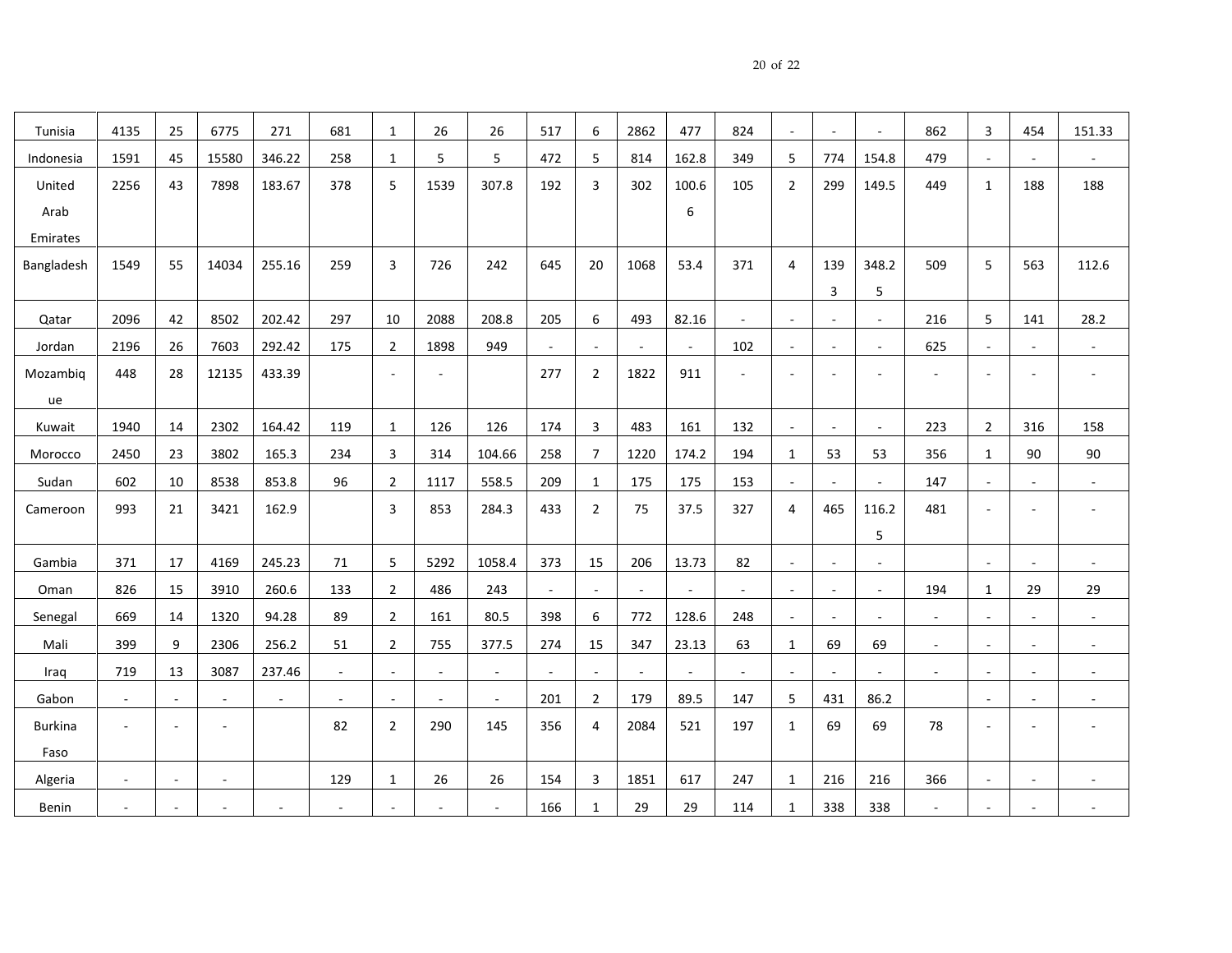| × | I |  |
|---|---|--|
|---|---|--|

| Syria | $\overline{\phantom{a}}$ |     |       |        |       |     |       |        | 45   |     | 2055 | 685   |       |    |     |       | 83    |     |      |       |
|-------|--------------------------|-----|-------|--------|-------|-----|-------|--------|------|-----|------|-------|-------|----|-----|-------|-------|-----|------|-------|
| Sum   | 17914                    | 130 | 30202 | 231.08 | 15555 | 191 | 71525 | 374.47 | 1572 | 191 | 3163 | 165.6 | 14574 | 64 | 850 | 132.8 | 34736 | 177 | 1562 | 88.29 |
|       |                          |     |       |        |       |     |       |        |      |     |      |       |       |    |     |       |       |     |      |       |

Appendix 1- The status of highly cited papers from Islamic countries according to different medical fields in ESI… continued

| <b>Fields</b>                  |                                | <b>Neuroscience &amp; Behavior</b> |                          |                | Psychiatry               |                          |                          |                          | <b>Biochemistry</b>      |                          |                          |                          |  |
|--------------------------------|--------------------------------|------------------------------------|--------------------------|----------------|--------------------------|--------------------------|--------------------------|--------------------------|--------------------------|--------------------------|--------------------------|--------------------------|--|
|                                | <b>WOS</b>                     | HCP                                | $\mathbf C$              | C/P            | <b>WOS</b>               | <b>HCP</b>               | $\mathbf C$              | C/P                      | <b>WOS</b>               | HCP                      | $\mathbf C$              | C/P                      |  |
| Countries                      |                                |                                    |                          |                |                          |                          |                          |                          |                          |                          |                          |                          |  |
| Turkey                         | 6463<br>$(20)^4$<br>$(30)^{5}$ | 19                                 | 3008                     | 158.31         | 3828                     | $\overline{4}$           | 491                      | 122.75                   | 6223                     | 13                       | 839                      | 64.53                    |  |
| Iran                           | 3059<br>$(29)^4$<br>$(39)^5$   | 3                                  | 661                      | 220.33         | 1098                     | 1                        | 25                       | 25                       | 7377                     | 9                        | 1872                     | 208                      |  |
| Saudi Arabia                   | 1083<br>$(42)^4$<br>$(45)^{5}$ | 9                                  | 855                      | 95             | 195                      | 1                        | 39                       | 39                       | 3346                     | 23                       | 2099                     | 91.26                    |  |
| Pakistan                       | 347                            | $\overline{2}$                     | 190                      | 95             | 194                      | 1                        | 96                       | 96                       | 2134                     | 5                        | 338                      | 67.6                     |  |
| Egypt                          | 838                            | $\overline{2}$                     | 123                      | 61.5           | 218                      | 1                        | 74                       | 74                       | 3789                     | $\overline{2}$           | 658                      | 329                      |  |
| Malaysia                       | 768                            | 7                                  | 539                      | 77             | 439                      | $\mathbf{1}$             | 39                       | 39                       | 2472                     | 6                        | 907                      | 151.16                   |  |
| Nigeria                        | 307                            |                                    | 344                      | 344            | 411                      | 10                       | 2403                     | 240.3                    | 523                      |                          | 599                      | 599                      |  |
| Lebanon                        | 343                            | $\sim$                             | ٠                        |                | 239                      | 15                       | 3555                     | 237                      | 365                      |                          | 46                       | 46                       |  |
| Tunisia                        | 382                            |                                    | 186                      | 186            | 139                      | $\overline{2}$           | 143                      | 71.5                     | 1545                     |                          | 306                      |                          |  |
| Indonesia                      | 105                            | $\boldsymbol{0}$                   |                          |                | $\overline{\phantom{a}}$ | ÷                        |                          | $\blacksquare$           | 474                      |                          | 15                       | 15                       |  |
| <b>United Arab</b><br>Emirates | 279                            | $\overline{4}$                     | 531                      | 132.75         | $\overline{\phantom{a}}$ | $\overline{\phantom{a}}$ | $\overline{\phantom{a}}$ | $\blacksquare$           | $\overline{\phantom{a}}$ | $\overline{\phantom{a}}$ | ٠                        | $\blacksquare$           |  |
| Bangladesh                     | 80                             | $\overline{a}$                     | $\overline{\phantom{a}}$ | $\overline{a}$ | $\blacksquare$           | $\sim$                   | $\overline{\phantom{a}}$ | $\blacksquare$           | 402                      | 1                        | 70                       | 70                       |  |
| Qatar                          | 167                            | 3                                  | 164                      | 54.66          | $\blacksquare$           |                          | $\overline{\phantom{a}}$ | $\overline{\phantom{a}}$ |                          |                          |                          |                          |  |
| Jordan                         | 203                            |                                    | 5                        | 5              | $\overline{\phantom{a}}$ | $\sim$                   | $\overline{\phantom{a}}$ | $\sim$                   | 359                      | $\boldsymbol{2}$         | 117                      | 58.5                     |  |
| Kuwait                         | 176                            | $\overline{2}$                     | 199                      | 99.5           | $\overline{\phantom{a}}$ | $\overline{\phantom{a}}$ | $\overline{\phantom{a}}$ | $\overline{\phantom{a}}$ | $\sim$                   | $\sim$                   | $\overline{\phantom{a}}$ |                          |  |
| Morocco                        | 247                            |                                    | 193                      | 193            | $\overline{\phantom{a}}$ | $\overline{\phantom{a}}$ | $\overline{\phantom{a}}$ | $\blacksquare$           | $\sim$                   | $\sim$                   | $\overline{\phantom{a}}$ | $\overline{\phantom{a}}$ |  |